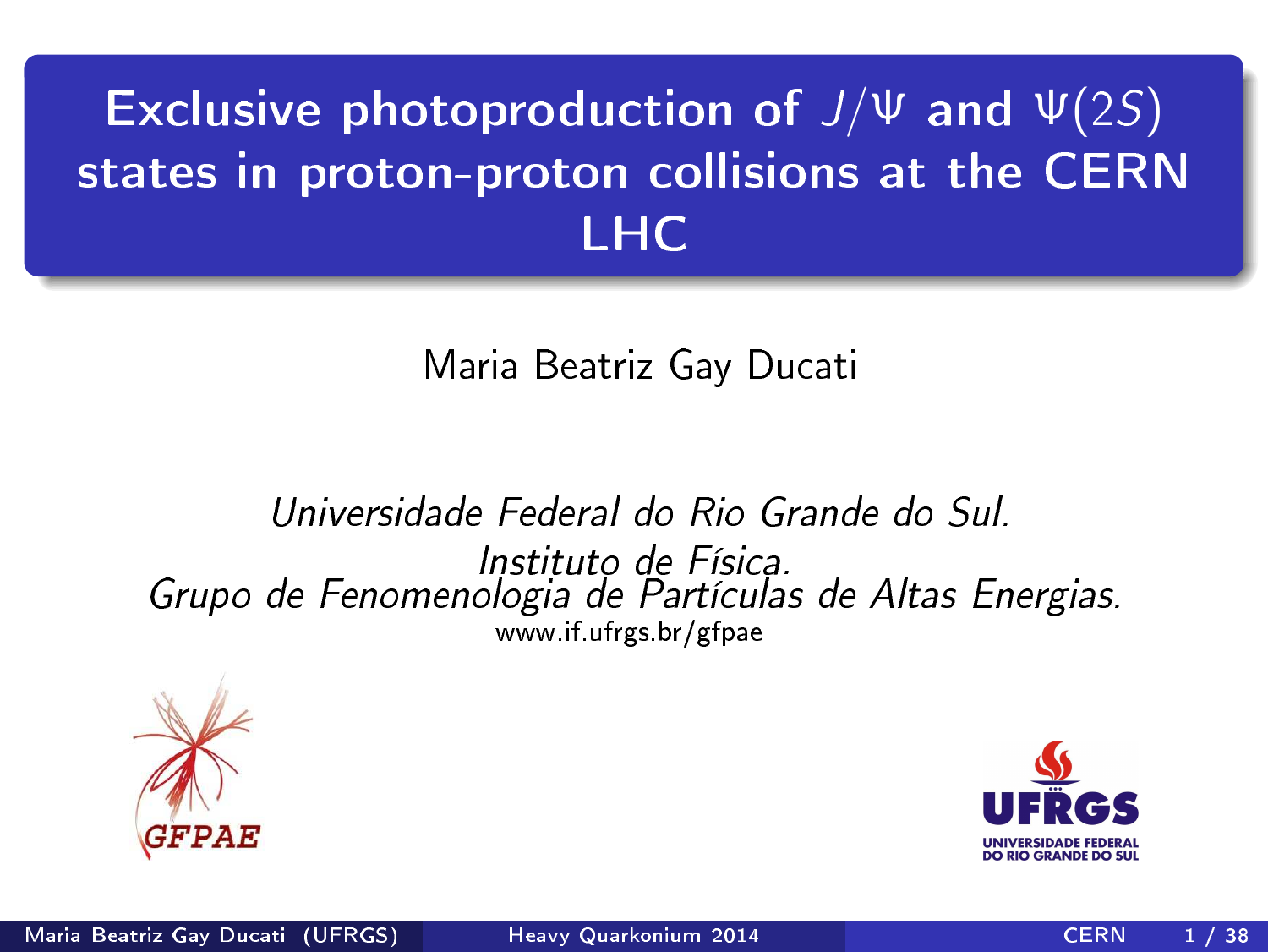# Outlook

- Introduction
	- $\rightarrow$  Exclusive vector meson photoproduction
	- $\rightarrow$  Pomeron exchange
	- $\rightarrow$  Dipole formalism
	- $\rightarrow$  Node effect
- Vector mesons production in pp and PbPb collisions
	- $\rightarrow$  Differential cross section calculation
	- $\rightarrow$  Vector mesons wave function
	- $\rightarrow$  Dipole cross section model
- Results for  $J/\Psi$ ,  $\Psi'$  and  $\Upsilon$  production
	- $\rightarrow$  Rapidity distribution of  $J/\Psi$  and  $\Psi'$
	- $\rightarrow$  Rapidity distribution of  $\Upsilon$  production
- Summary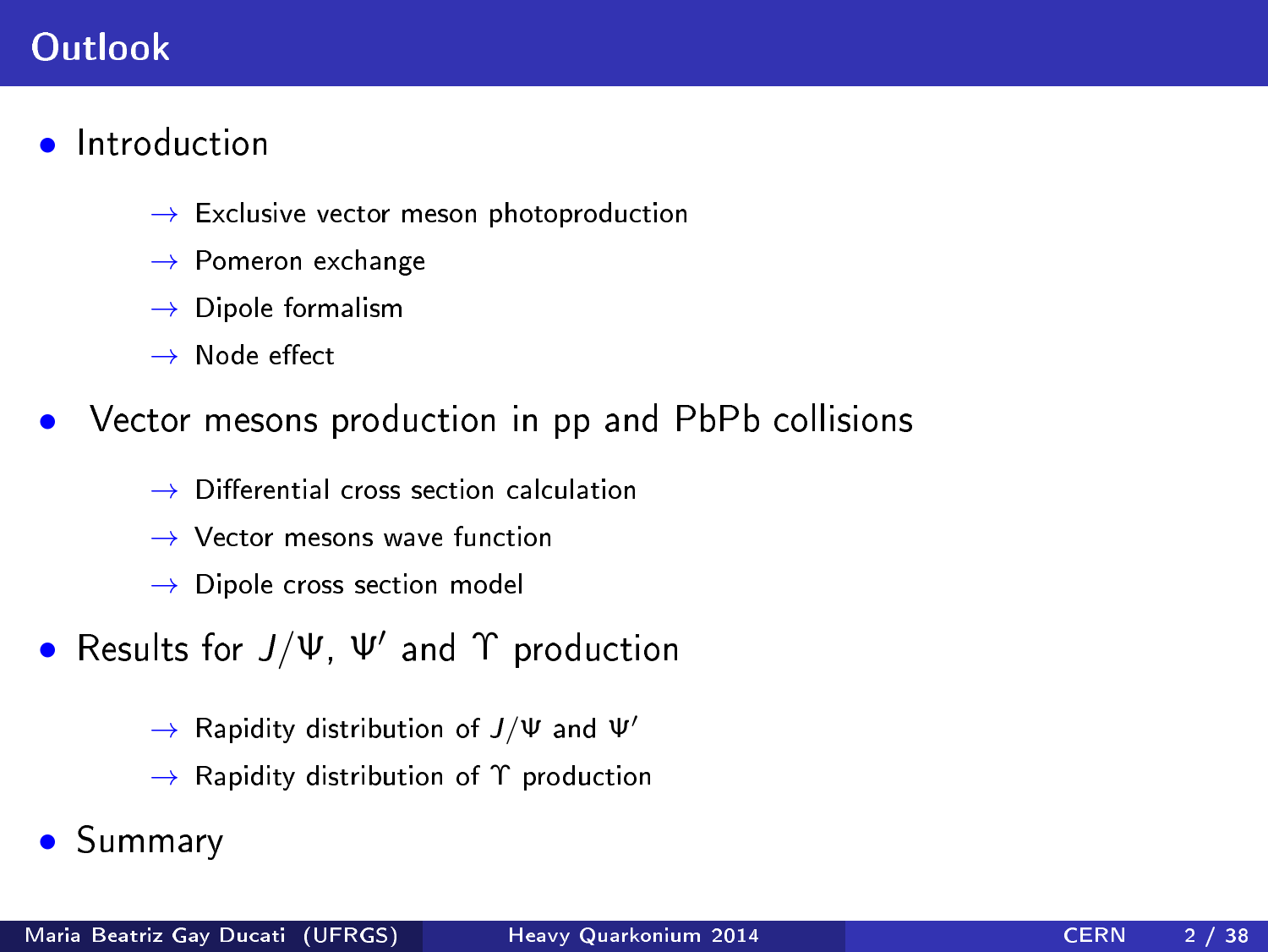•  $\gamma + p \rightarrow V + p \rightarrow$  has been investigated experimentally and theoretically as it allows to test perturbative Quantum Chromodynamics as it allows to test perturbative  $\mathcal{A}$  . The contract perturbative  $\mathcal{A}$ 

• The quarkonium masses $(m_c, m_b)$ , give a perturbative scale for the problem even at  $Q^2=0$ 

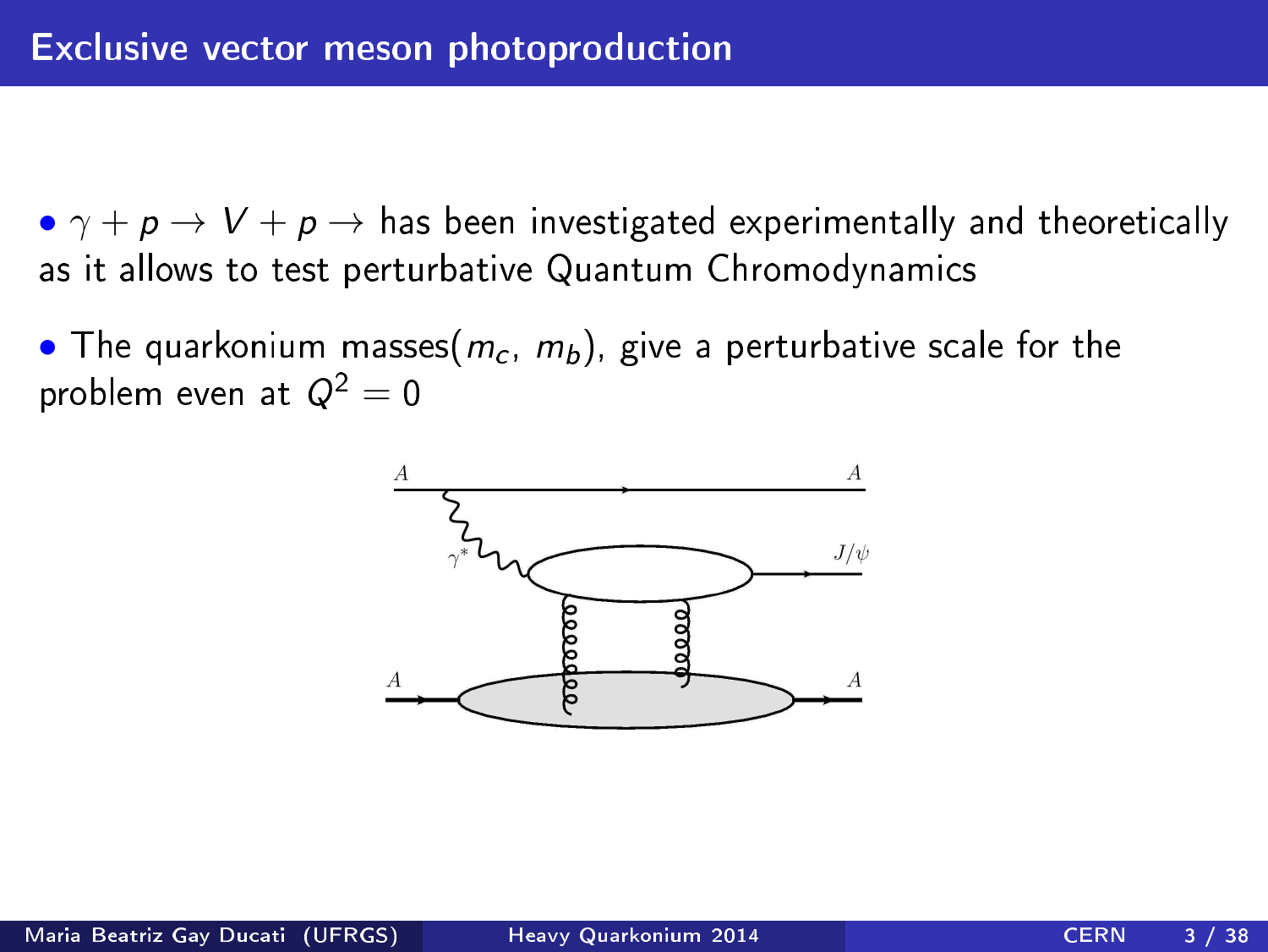• An outstanding feature of diffractive photoproduction of mesons in the high energy regime is the possibility to investigate the Pomeron ex
hange



Pomeron  $\rightarrow$  two gluons (vacuum quantum numbers)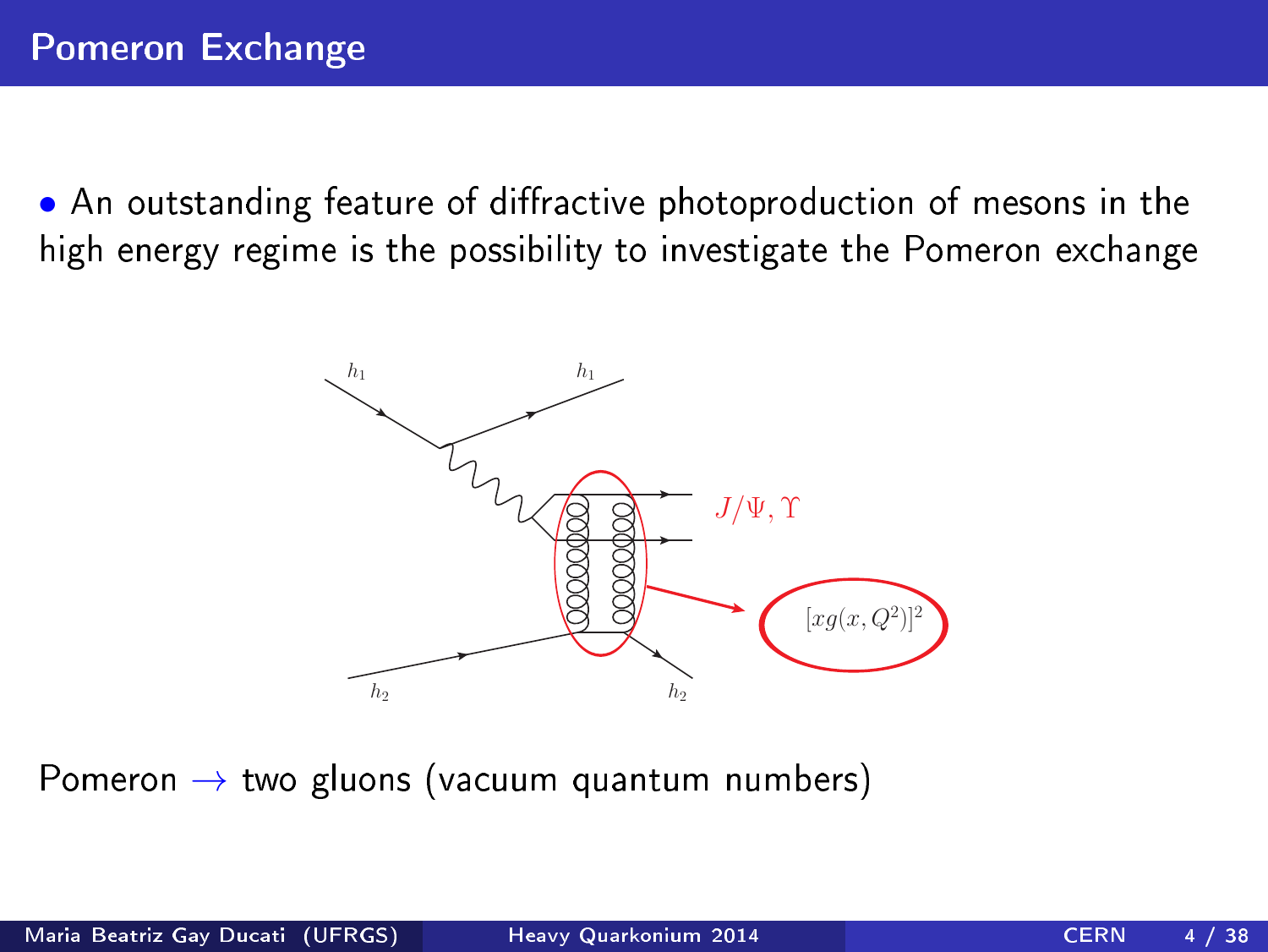# **Node Effect**

. The diffractive production of the 2S radially excited vector mesons, like  $\Psi(2S)$ , is specially interesting due to the node effect <sup>1</sup>

Node Effect: Strong cancellation of dipole size contributions to the Node Ee
t: Strong an
ellation of dipole size ontributions to the produ
tion amplitude from the region above and below the node position in the 25 radial wavefunction



 $\rightarrow$  This is the origin of the large suppression of the photoproduction of radially excited vector mesons 25 versus 15

1 J. Nem
hik, N. N. Nikolaev, E. Predazzi and B. G. Zakharov, Phys. Lett. B 374, 199, 1996

Maria Beatriz Gay Ducati (UFRGS) and Heavy [Quarkonium](#page-0-0) 2014 and CERN 5 / 38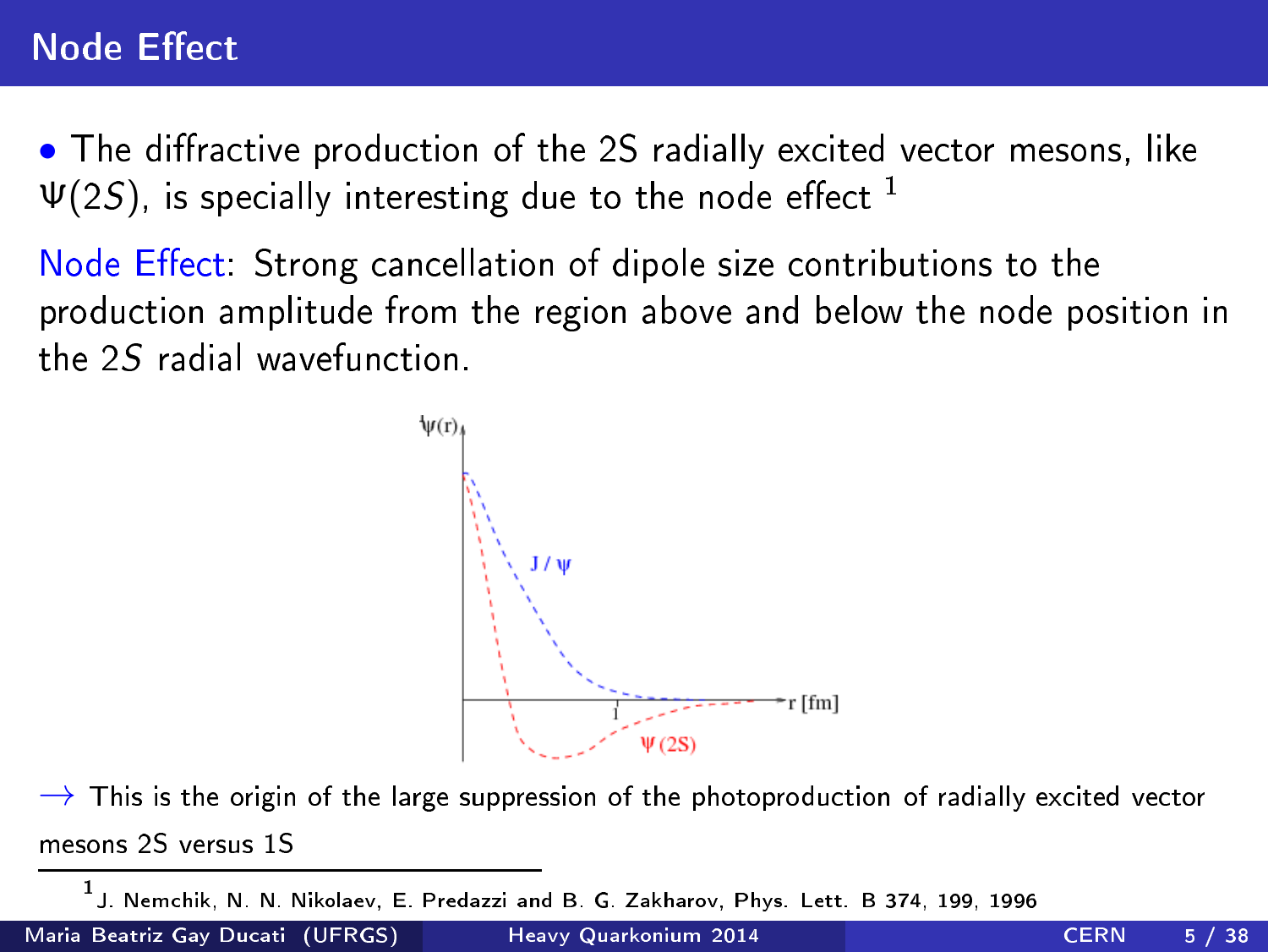An important class of diffractive reactions where we can use a perturbative treatment is the vector meson production in DDIS:  $\gamma^* p \to V p$ . Two gluons exchange diagrams that contribute to the amplitude of the vector meson leptoproduction are shown in the figure below:



In the color dipole formalism, the amplitude can be written as:

$$
A \propto \Psi^{\gamma} \otimes \sigma^{q\bar{q}} \otimes \Psi^{V} , \qquad (1)
$$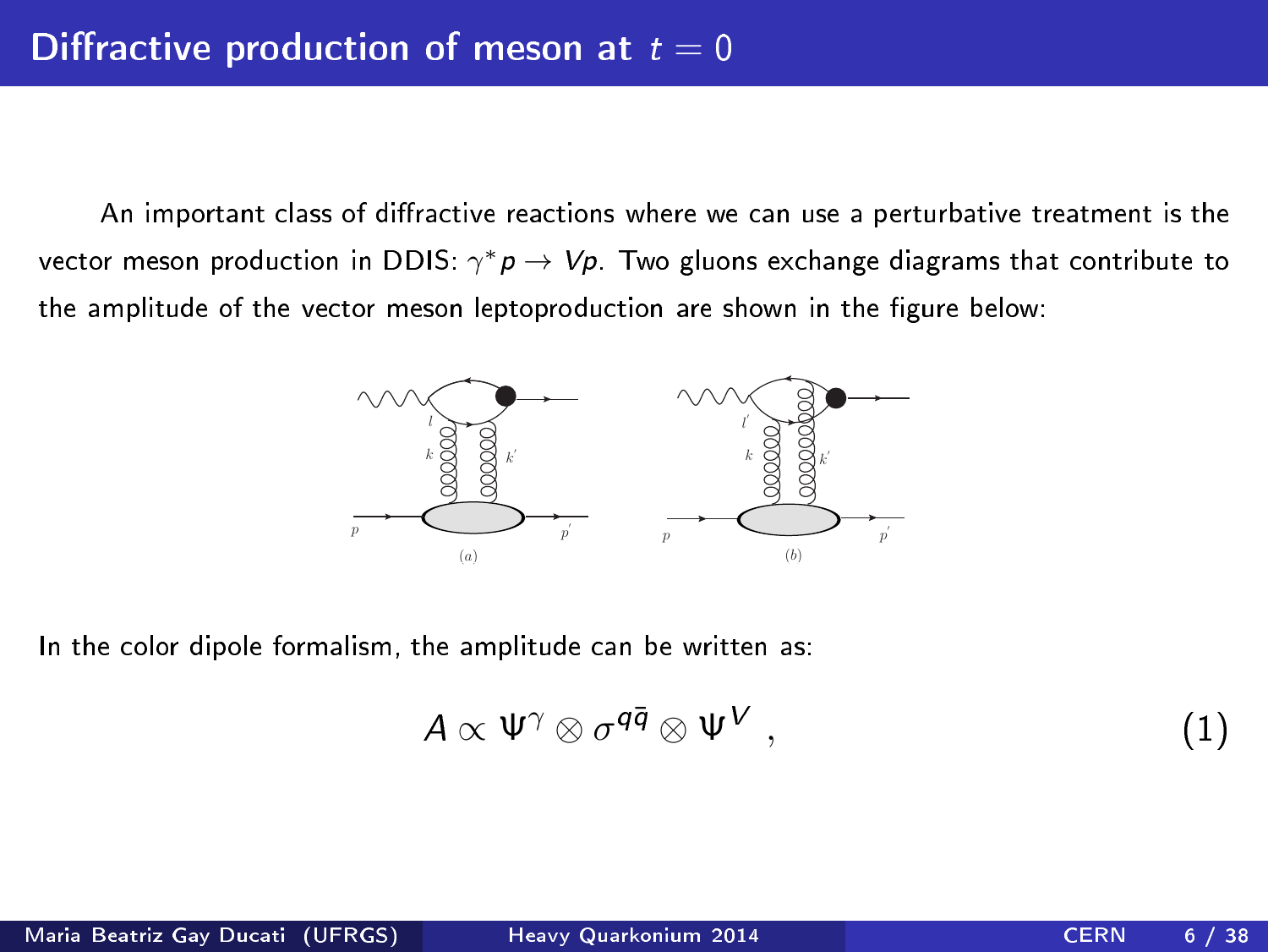#### Diffractive production of meson at  $t = 0$

Amplitude .

$$
A_{\mathcal{T}}(W^2, t=0) = -4\pi^2 i \alpha_s W^2 \int \frac{dk^2}{k^4} \left( \frac{1}{l^2 - m_c^2} - \frac{1}{l'^2 - m_c^2} \right) \times f(x, k^2) e_c g_{\Psi} M_{\Psi}
$$
 (2)

 $l(l') \rightarrow$  quark (antiquark) momentum  $k \rightarrow$  gluons transverse momentum  $f(x, k^2) \rightarrow$  unintegrated gluons distribution.

The cross section is given by

$$
\frac{d\sigma_T^{\gamma^{(*)}\rho \to \Psi\rho}}{dt} = \frac{1}{16\pi W^4} |A_T|^2 \ . \tag{3}
$$

The constant  $g_\Psi$  can be determined from the decay  $\Gamma^\Psi_{e^+e^-}$ :  $e_c^2 g_\Psi^2 = \frac{\Gamma^\Psi_{e^+e^-} M_\Psi}{12\alpha_{\bf e m}}$ 2 M. G. Ryskin, Z. Phys. C 57, 89, 1993 Maria Beatriz Gay Ducati (UFRGS) and Heavy [Quarkonium](#page-0-0) 2014 and CERN 7 / 38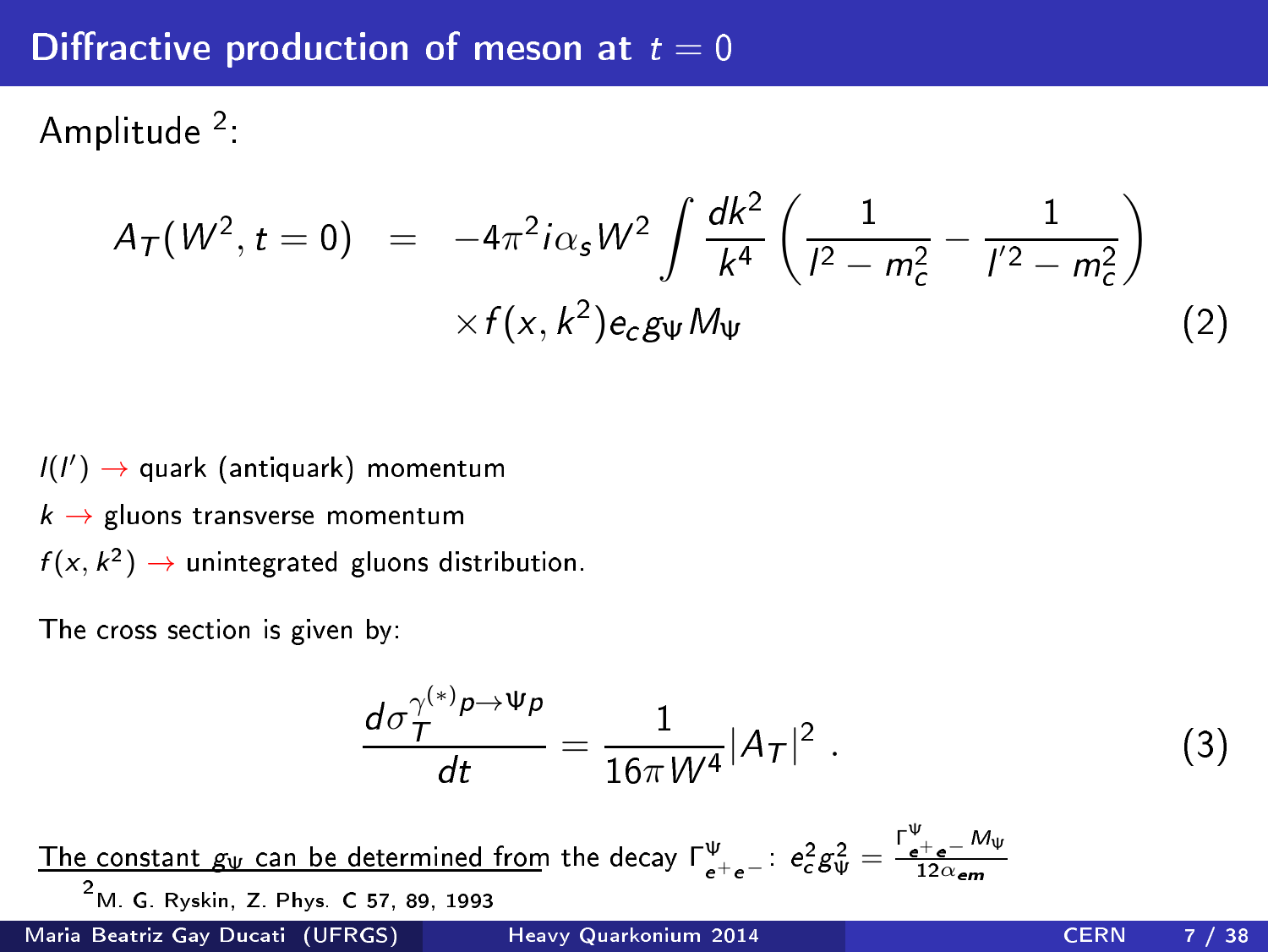In the  $\ln \tilde{Q}^2$  dominant approach, the amplitude is written as  $^2$  :

$$
A_T \simeq 2\pi^2 i e_c g_{\Psi} M_{\Psi} \alpha_s (\tilde{Q}^2) W^2 \frac{\chi g(x, \tilde{Q}^2)}{\tilde{Q}^4}
$$
 (4)

and the transverse cross section is

$$
\left. \frac{d\sigma_{\mathcal{T}}^{\gamma^{(*)}p \to \Psi p}}{dt} \right|_{t=0} = \frac{16\Gamma_{e^+e^-}^{\Psi} M_{\Psi}^3 \pi^3}{3\alpha_{em}(Q^2 + M_{\Psi}^2)^4} \left[ \alpha_s(\tilde{Q}^2) \times g(x, \tilde{Q}^2) \right]^2 \ . \tag{5}
$$

 $\ln\tilde{Q}^2$  approach  $\rightarrow$  the amplitude is driven by two gluons exchange diagrams

 $xg(x,\tilde{Q}^2)\rightarrow$  gluons distribution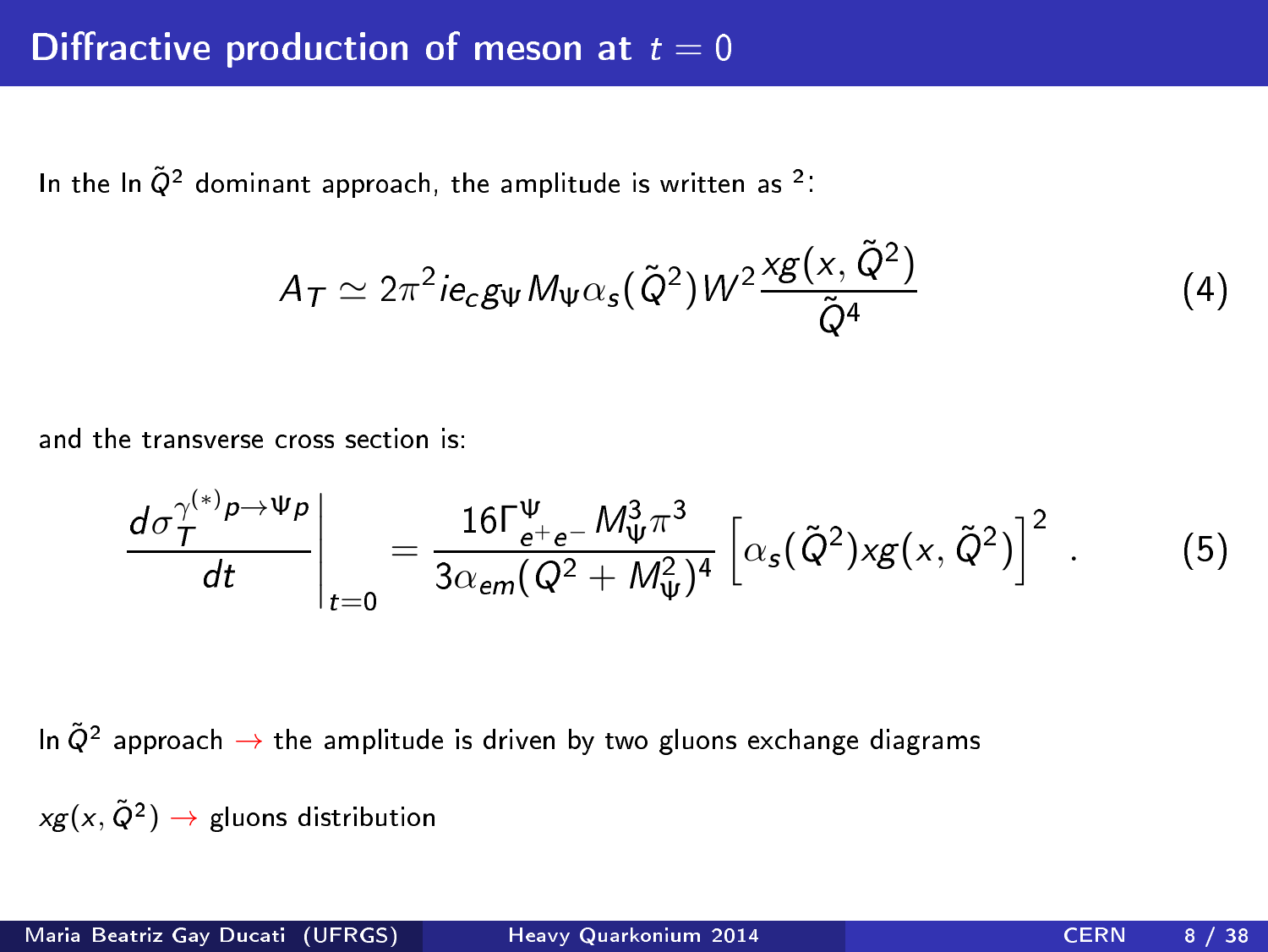The complete differential cross section (T+L) in the In  $\tilde{Q}^2$  dominant is  $^2$ :

$$
\left. \frac{d\sigma^{\gamma^{(*)}\rho \to V\rho}}{dt} \right|_{t=0} = \frac{16\Gamma_{e^+e^-}^V M_W^3 \pi^3}{3\alpha_{em}(Q^2 + M_V^2)^4} \left[ \alpha_s(\tilde{Q}^2) \times g(x, \tilde{Q}^2) \right]^2 \left( 1 + \frac{Q^2}{M_V^2} \right)
$$

 $\mathsf{x} g ( \mathsf{x} , \tilde{\mathsf{Q}}^2 ) \to \mathsf{g}$ rows in small-  $\mathsf{x} \to \mathsf{undetermined}$ 

Dipole formalism  $\to$  can restrict  $xg(x,\tilde{Q}^2) \to$  includes gluon saturation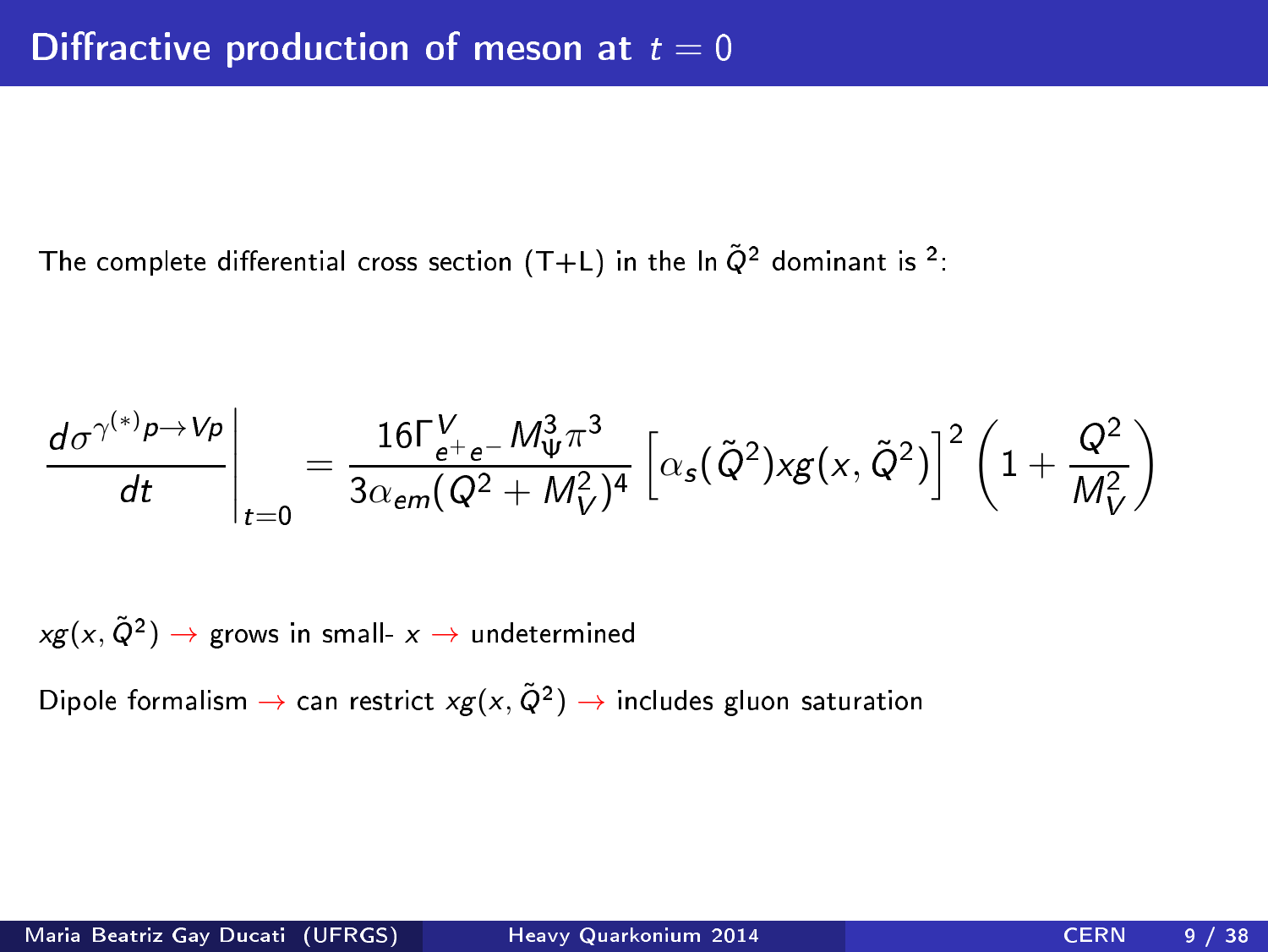• In the LHC energy domain hadrons and photons can be considered as color dipoles in the light colle representation  $\,$  .

• The scattering process is characterized by the color dipole cross section representing the interaction of those color dipoles with the target. representing the intera
tion of those olor dipoles with the target.



 $r \rightarrow$  dipole separation.

 $z(1-z) \rightarrow$  quark(antiquark) momentum fraction.

 $b \rightarrow$  impact parameter.

3 Nikolaev and Zakharov, Z. Phys. C 49, 607, 1991

Maria Beatriz Gay Ducati (UFRGS) and Heavy [Quarkonium](#page-0-0) 2014 CERN 10 / 38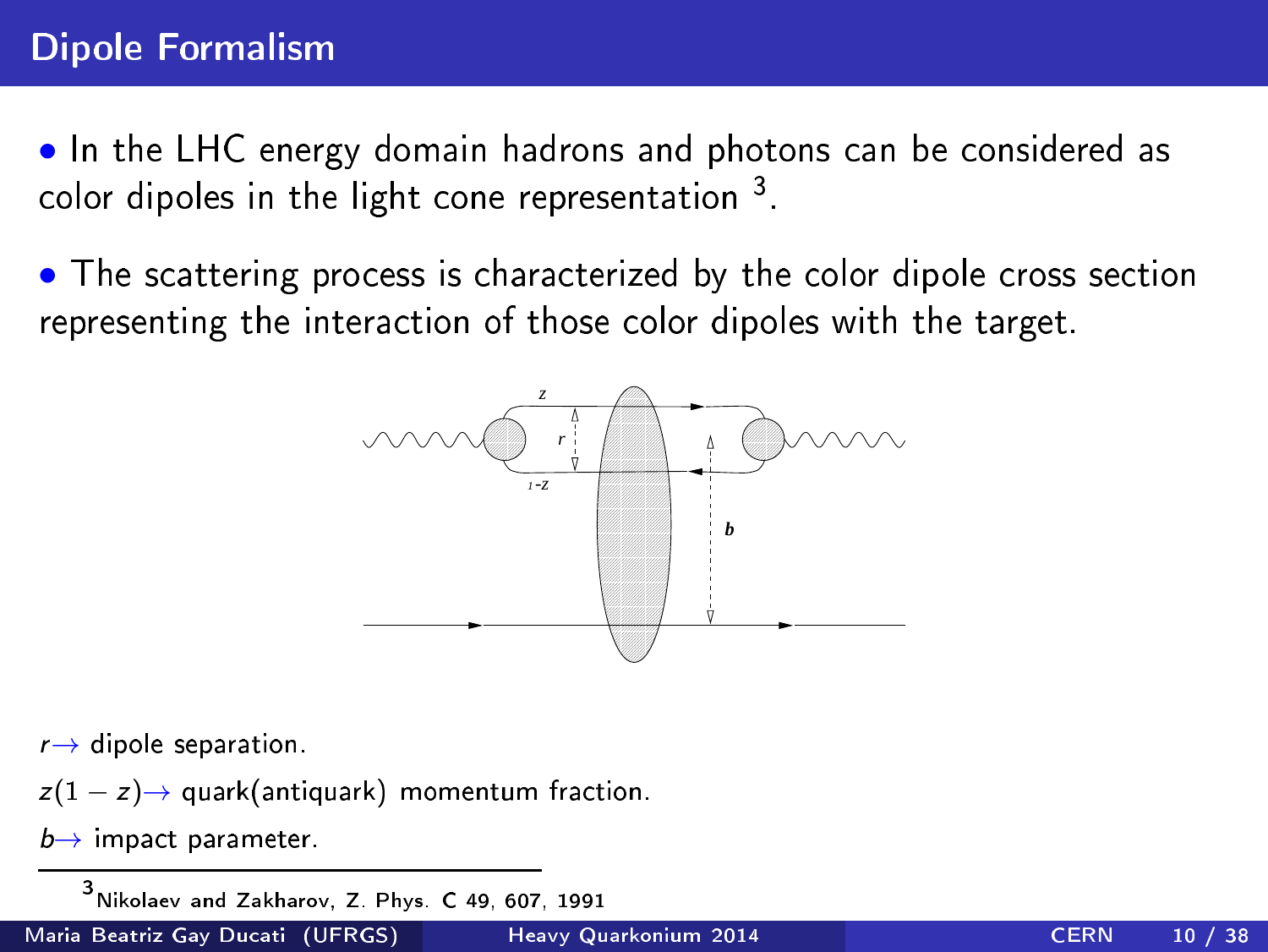### Quarkonium production in pp collisions

The rapidity distribution for quarkonium photoprodu
tion is given by

$$
\frac{d\sigma}{dy}(pp \to p \otimes \psi \otimes p) = S_{\text{gap}}^2 \left[ \omega \frac{dN_{\gamma}}{d\omega} \sigma(\gamma p \to \psi(nS) + p) + (y \to -y) \right], \tag{6}
$$

where

$$
\frac{dN_{\gamma}(\omega)}{d\omega} = \frac{\alpha_{\text{em}}}{2\pi\,\omega} \left[ 1 + \left( 1 - \frac{2\omega}{\sqrt{s}} \right)^2 \right] \times \left( \ln \xi - \frac{11}{6} + \frac{3}{\xi} - \frac{3}{2\xi^2} + \frac{1}{3\xi^3} \right), \tag{7}
$$

 $S^2_{\sf gap} =$  0.8  $^{\sf b}$   $\rightarrow$  represents the absorptive corrections due to spectator interactions between the two hadrons <sup>6</sup>

4 C. A. Bertulani, S. R. Klein and J. Nystrand, Ann. Rev. Nu
l. Part. S
i. 55, 271, 2005 5 W. S
hafer and A. Sz
zurek, Phys. Rev. D 76, 094014, 2007 6 A. D. Martin, M. G. Ryskin and V. A. Khoze, Phys. Rev. D56, 5867, 1997. E. Gotsman, E. M. Levin and U. Maor. Phys. Lett. B309, 199, 1993. Levin and U. Maor, Phys. Lett. B309, 199, 1993.

Maria Beatriz Gay Ducati (UFRGS) and Heavy [Quarkonium](#page-0-0) 2014 CERN 11 / 38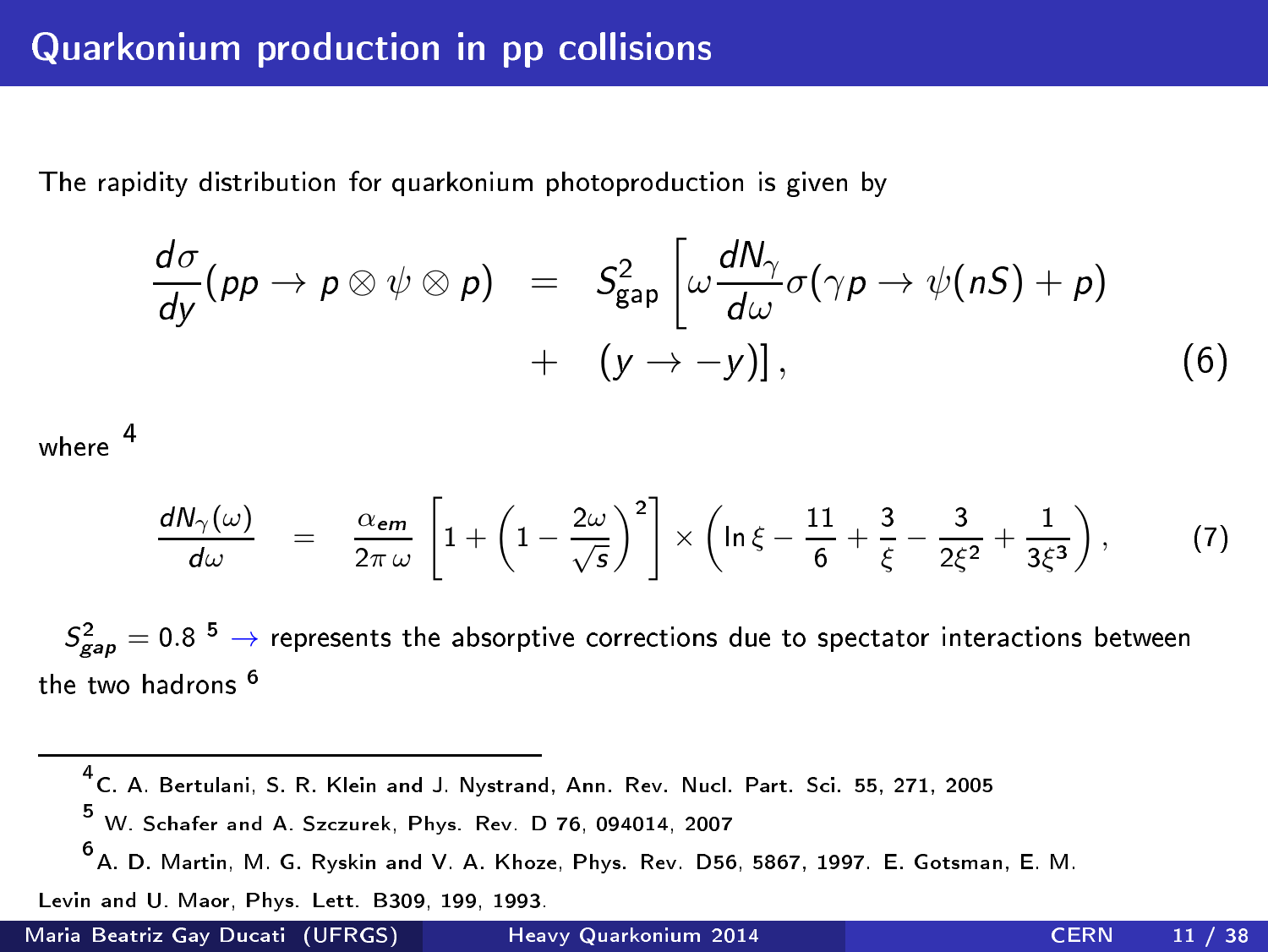$$
\sigma_{\gamma^* p \to V p}(s, Q^2) = \frac{1}{16\pi B_V} \left| \mathcal{A}(x, Q^2, \Delta = 0) \right|^2, \tag{8}
$$

where the amplitude is <sup>7</sup>

$$
\mathcal{A}(x, Q^2, \Delta) = \sum_{h,\bar{h}} \int dz \, d^2 \, \Psi^{\gamma}_{h,\bar{h}} \, \mathcal{A}_{q\bar{q}}(x, r, \Delta) \, \Psi^{\, V*}_{h,\bar{h}} \,, \tag{9}
$$

$$
B_V(W_{\gamma p}) = b_{el}^V + 2\alpha' \log \left(\frac{W_{\gamma p}}{W_0}\right)^2 \rightarrow \text{diffractive slope parameter}
$$
\n
$$
\alpha' = 0.25 \text{ GeV}^{-2}
$$
\n
$$
W_0 = 95 \text{ GeV}
$$
\n
$$
b_{el}^{\psi(1S)} = 4.99 \pm 0.41 \text{ GeV}^{-2} \text{ and } b_{el}^{\psi(2S)} = 4.31 \pm 0.73 \text{ GeV}^{-2}
$$
\n
$$
\frac{V_{el}(1S)}{V_{el} \cdot N_{el} \cdot N_{el} \cdot N_{el}} = 6.73 \text{ GeV}^{-2}
$$
\n
$$
V_{el} = 332 \text{ GeV}^{-2}
$$

Maria Beatriz Gay Ducati (UFRGS) Heavy [Quarkonium](#page-0-0) 2014 CERN 12 / 38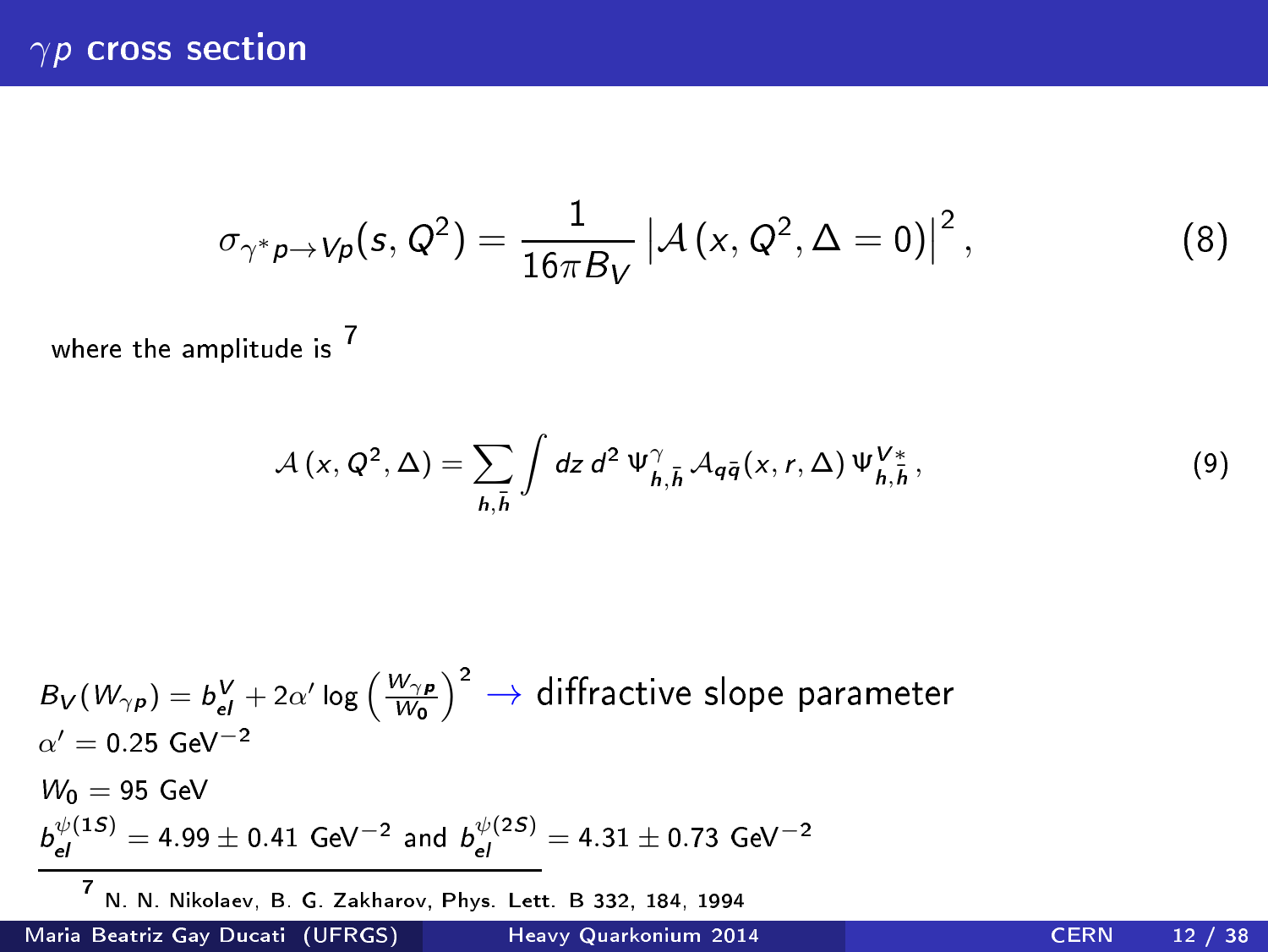The light cone wave functions of the meson are written as:

$$
\Psi_{h,\bar{h}}^{V,L}(r,z)=\sqrt{\frac{N_c}{4\pi}}\delta_{h,-\bar{h}}\frac{1}{M_Vz(1-z)}\times[z(1-z)M_V^2+\delta(m_f^2-\nabla_r^2)]\phi_L(r,z)
$$

 $\nabla_r^2 = (1/r)\partial_r + \partial_r^2$ 

$$
\Psi_{h,\bar{h}}^{V,T(\gamma=\pm)}(r,z) = \pm \sqrt{\frac{N_c}{4\pi}} \frac{\sqrt{2}}{z(1-z)} \{ie^{\pm i\theta_r}[z\delta_{h\pm,\bar{h}\mp} - (1-z)\delta_{h\mp,\bar{h}\pm}]\partial_r + m_f\delta_{h\pm,\bar{h}\mp} \} \phi_T(r,z)
$$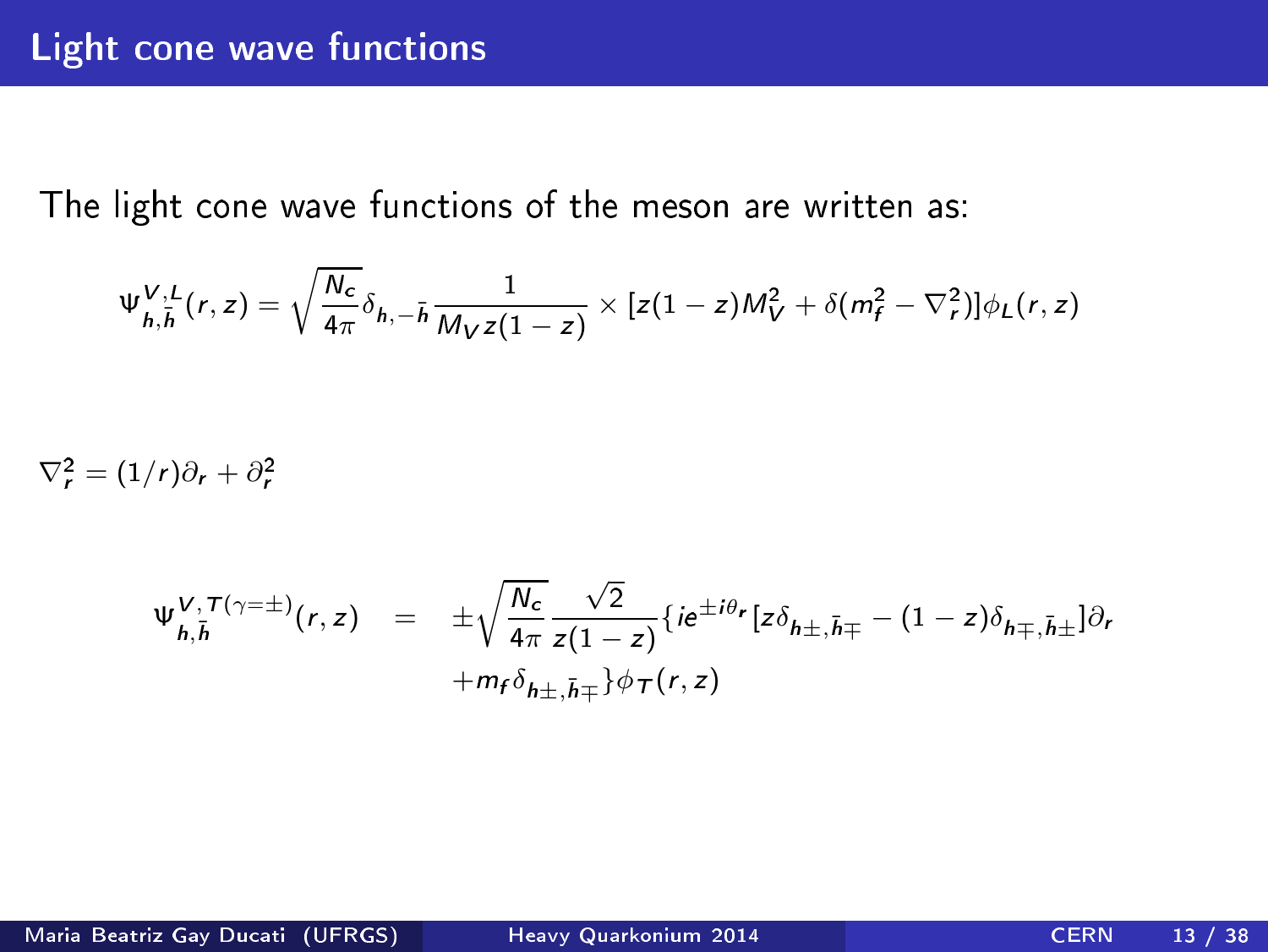# Light cone wave functions

 $\Psi(1S)$ :  $^8$ 

$$
\phi_{\lambda}(r,z) = N_{\lambda} \left[ 4z(1-z)\sqrt{2\pi R^2} \exp\left(-\frac{m_f^2 R^2}{8z(1-z)}\right) \exp\left(-\frac{2z(1-z)r^2}{R^2}\right) \right] \times \exp\left(\frac{m_f^2 R^2}{2}\right) \right]
$$

 $\Psi(2S)^{[-1]}$ 

$$
\phi_{2S}(r, z) = \phi_{1S}(r, z)[1 + \alpha_{2S}g_{2S}(r, z)]
$$

$$
g_{2S}(r, z) = 2 - m_f^2 R_{2S}^2 + \frac{m_f^2 R_{2S}^2}{4z(1-z)} - \frac{4z(1-z)r^2}{R_{2S}^2}
$$

 $\rightarrow$  Boosted Gaussian Wavefunction (BG)

Maria Beatriz Gay Ducati (UFRGS) Heavy [Quarkonium](#page-0-0) 2014 CERN 14 / 38

<sup>8</sup> J. R. Forshaw, R. Sandapen and G. Shaw, JHEP 0611, 025, 2006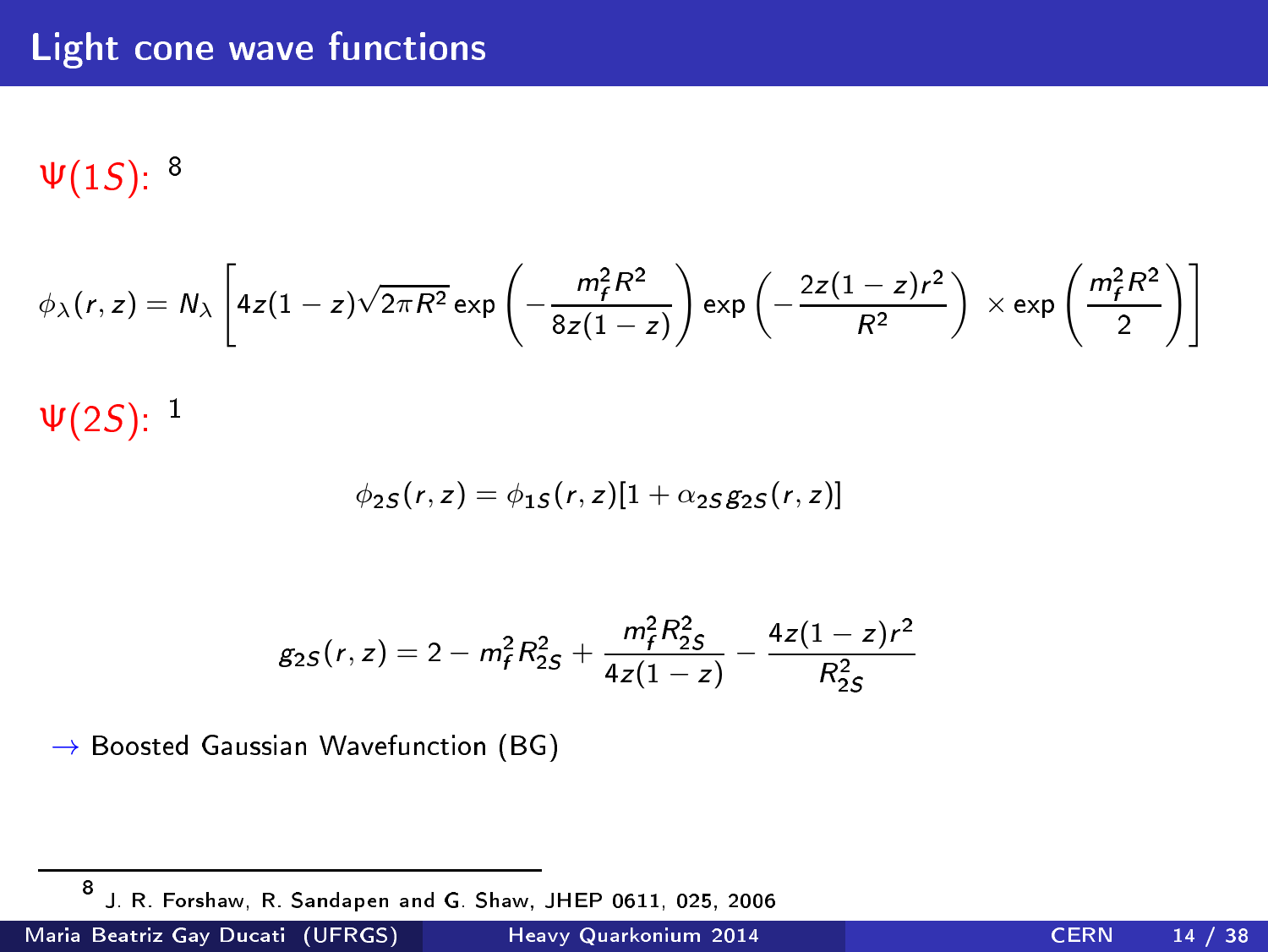For the dipole cross section, we use the Color Glass Condensate parametrization (CGC) –

$$
\sigma_{dip} = 2\pi R^2 N_0 \left(\frac{rQ_s}{2}\right)^{2\{\gamma_s + [\ln(2/rQ_s)/\kappa\lambda \ln(1/x)]\}}, rQ_s \le 2
$$
  
=  $2\pi R^2 \{1 - \exp[-a\ln^2(brQ_s)]\}$ ,  $rQ_s > 2$ 

 $Q_s = (x_0/x)^{\lambda/2}$  GeV  $\rightarrow$  saturation scale  $\gamma_s = 0.63$ ,  $\kappa = 9.9 \rightarrow$  fixed to their LO BFKL values  $R$ ,  $x_0$ ,  $\lambda \rightarrow$  free parameters of the fit

-9 E. Jancu. K. Itakura and S. Munier. Phys. Lett. B 590, 199, 2004 E. Ian
u, K. Itakura and S. Munier, Phys. Lett. B 590, 199, 2004

Maria Beatriz Gay Ducati (UFRGS) Heavy [Quarkonium](#page-0-0) 2014 CERN 15 / 38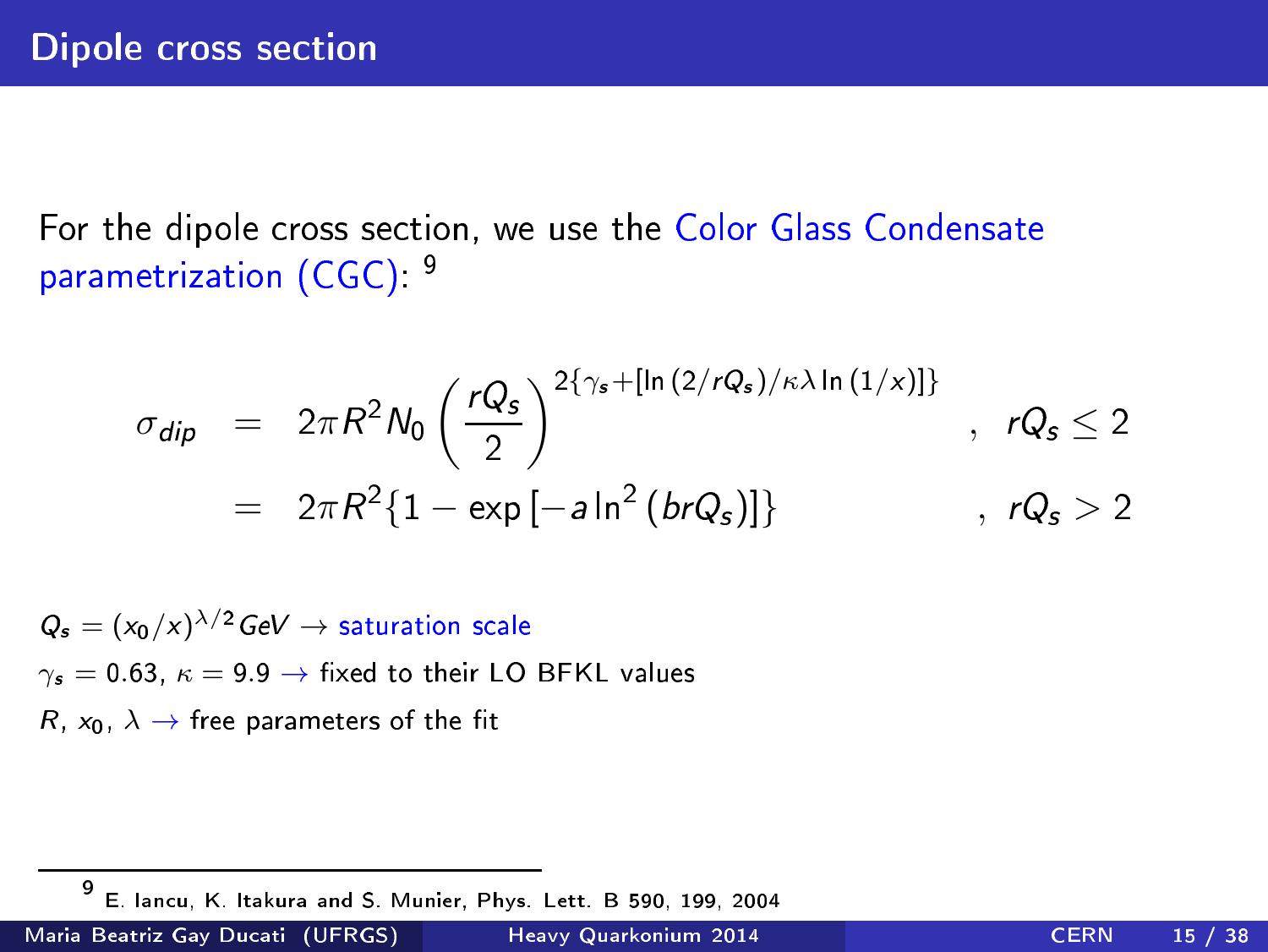



MBGD, M. T. Griep and M. V. T. Machado, Phys. Rev. D 88, 017504, 2013

- Predictions to LHC 7 TeV, for pp at forward region ;
- The model CGC was considered for the dipole cross section;
- **•** The relative normalization and overall behavior on rapidity is quite well reproduced in forward regime;
- LHCb data (J. Phys. G 40, 045001, 2013);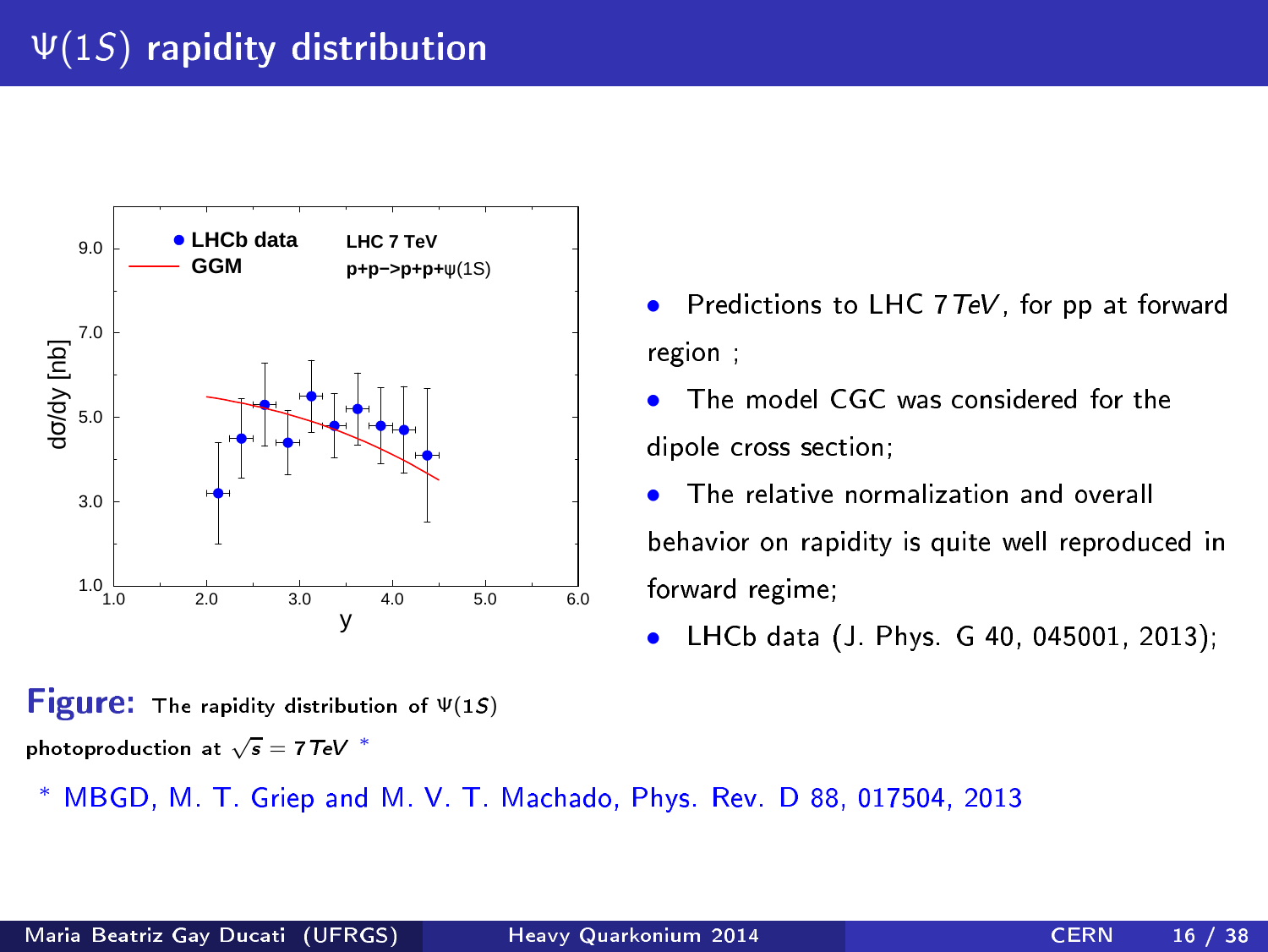

- Predictions to LHC  $7 \text{ TeV}$ , pp, including mid-rapidity and ba
kward regions ;
- The model CGC was considered for the dipole cross section;

• 
$$
\Psi(1S) \rightarrow y = 0
$$
:  $d\sigma/dy \approx 5.8nb$ ;

• 
$$
\Psi(2S) \rightarrow y = 0
$$
:  $d\sigma/dy \approx 0.94 nb$ .

**Figure:** The rapidity distribution of  $\Psi(1S)$  and  $\Psi(2S)$ photoproduction at  $\sqrt{s} = 7 \text{ TeV}$  \*

MBGD, M. T. Griep and M. V. T. Machado, Phys. Rev. D 88, 017504, 2013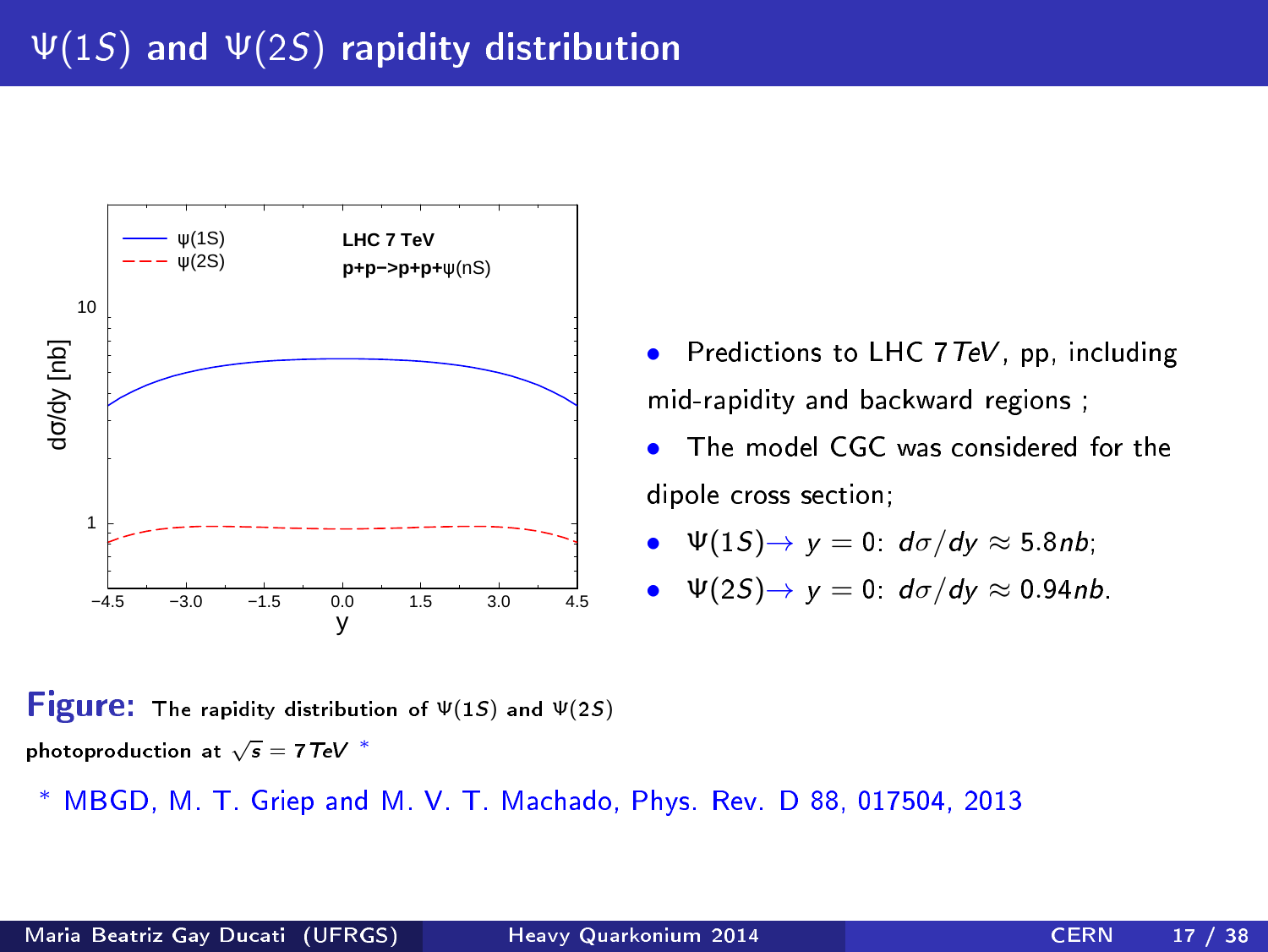# Our prediction:

$$
\sigma_{\rho\rho \to \psi(2S)(\to \mu^+\mu^-)}(2.0 < \eta_{\mu^\pm} < 4.5) = 7.7 \, \text{pb}
$$

# LHC measure (J. Phys. G 40, 045001, 2013):

$$
\sigma_{\rho\rho\to\psi(2S)(\to\mu^+\mu^-)}(2.0<\eta_{\mu^\pm}<4.5)=7.8\pm1.6\,\,{\rm pb}
$$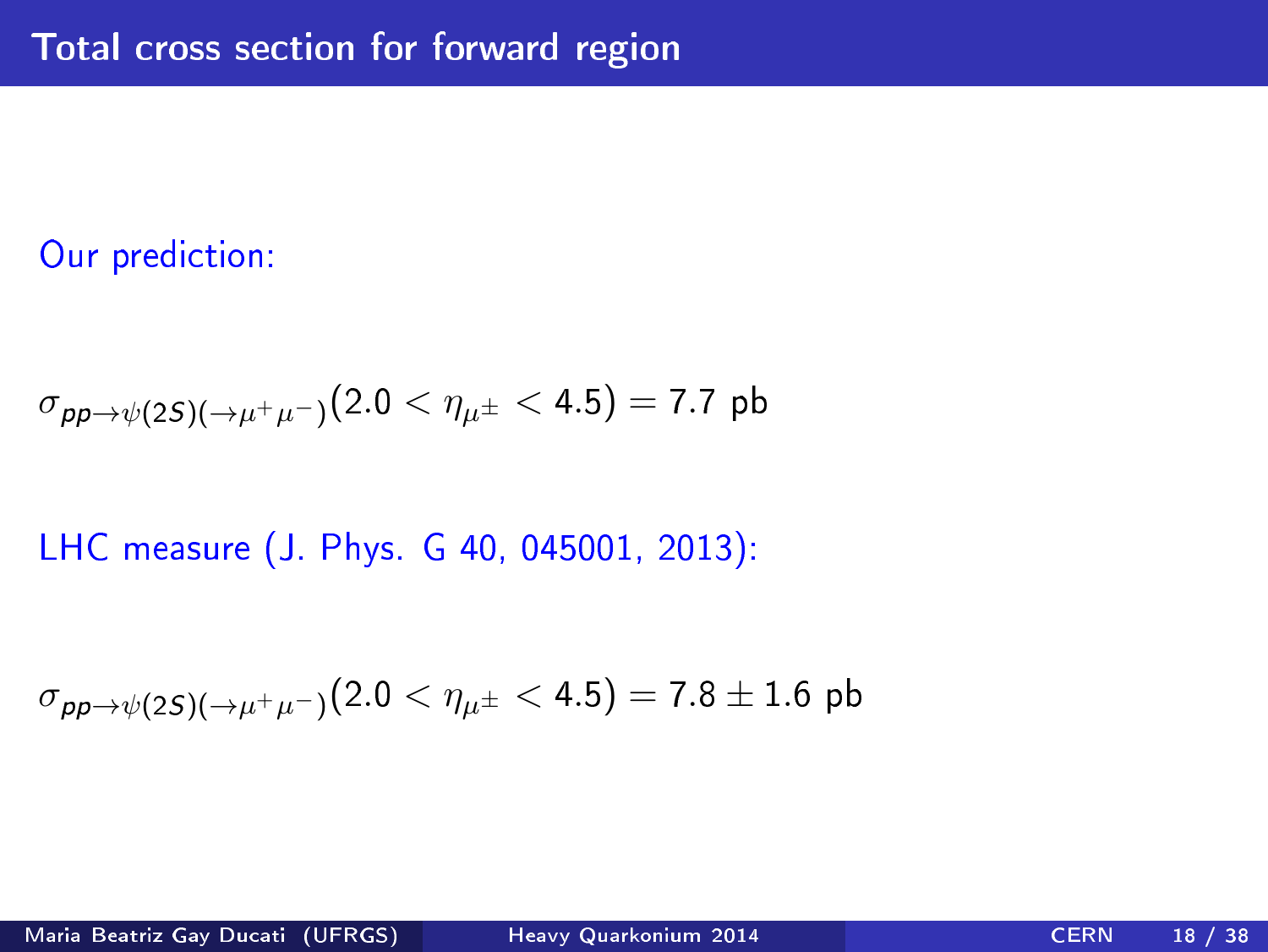# Our prediction:

$$
[\psi(2S)/\psi(1S)]_{y=0}=0.16
$$

$$
[\psi(2S)/\psi(1S)]_{2< y<4.5}=0.18
$$

LHCb determination (J. Phys. G 40, 045001, 2013):

$$
[\psi(2S)/\psi(1S)](2.0 < \eta_{\mu^{\pm}} < 4.5) = 0.19 \pm 0.04
$$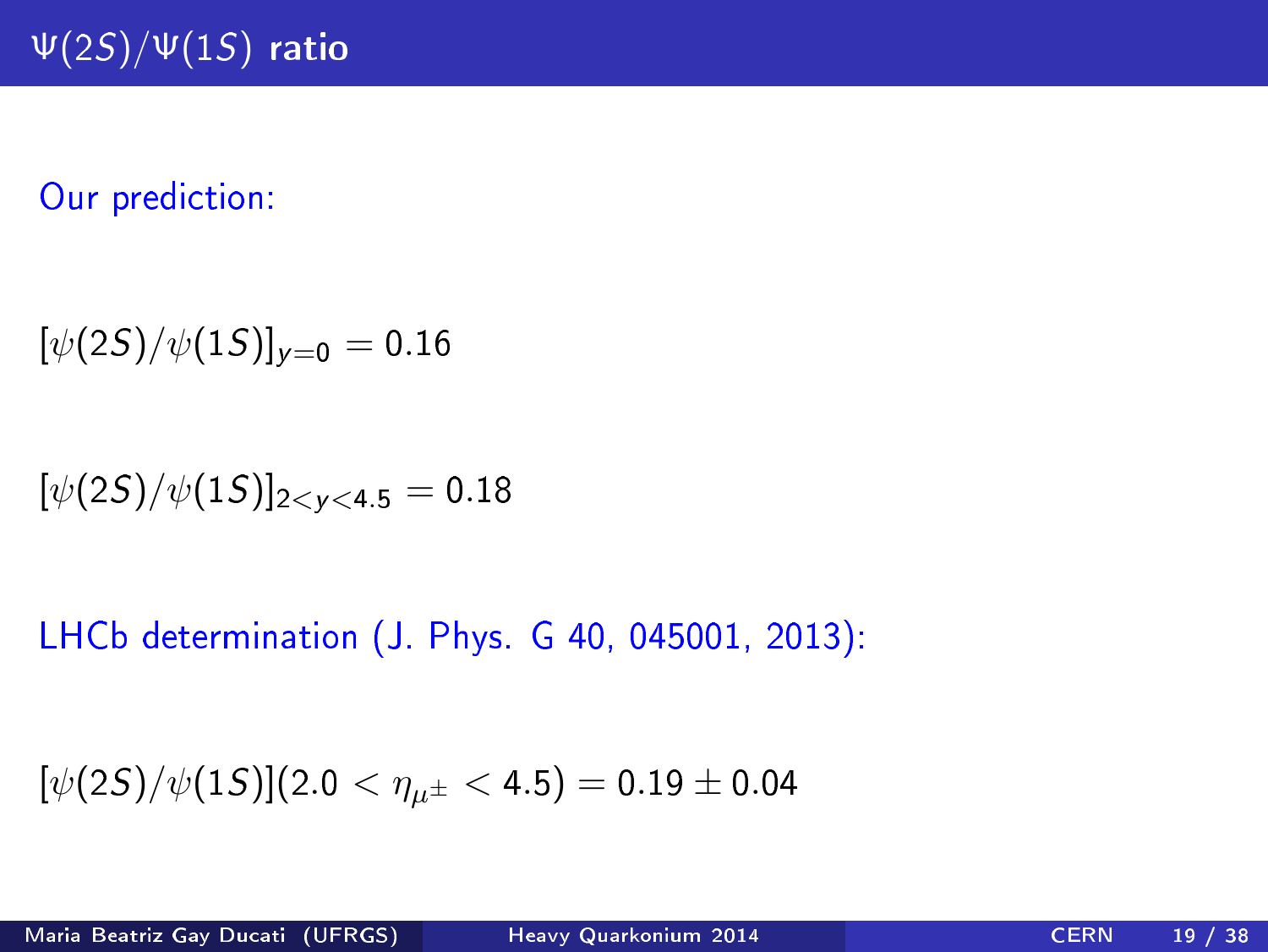

**Figure:** The rapidity distribution of Υ photoproduction at  $\sqrt{s} = 7 \text{ TeV}$ .

- Predictions for LHC  $7 \text{ TeV}$ , pp;
- The models CGC and GBW were considered for the dipole cross section;
- Work in progress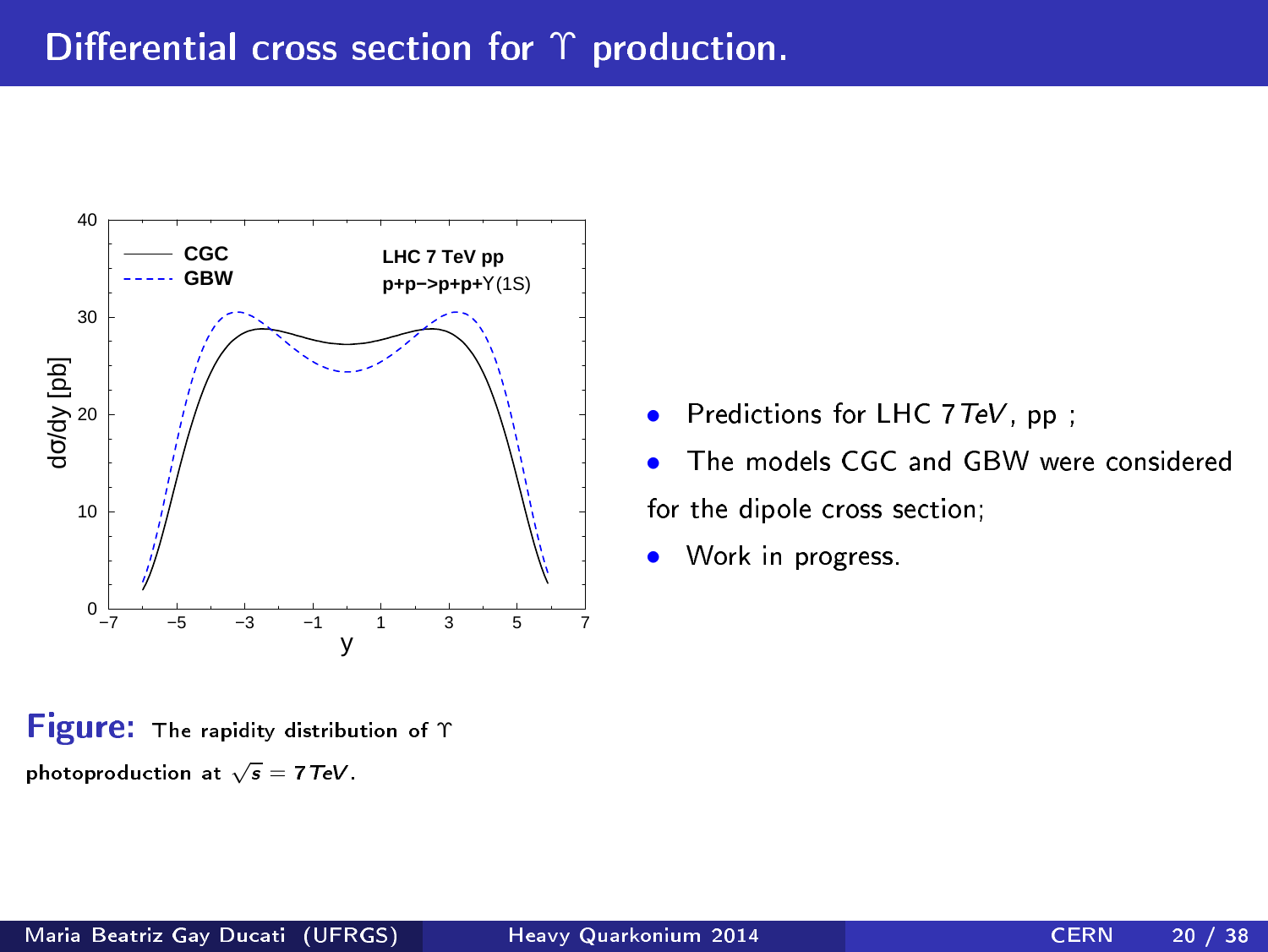Coherent process:

 $AA \rightarrow AA + J/\Psi(\Psi')$ .

⇒ nuclei remain intact.

Incoherent process:

 $AA \rightarrow X + J/\Psi(\Psi')$ .

⇒ nu
lei are fragmented.

Maria Beatriz Gay Ducati (UFRGS) Heavy [Quarkonium](#page-0-0) 2014 CERN 21 / 38

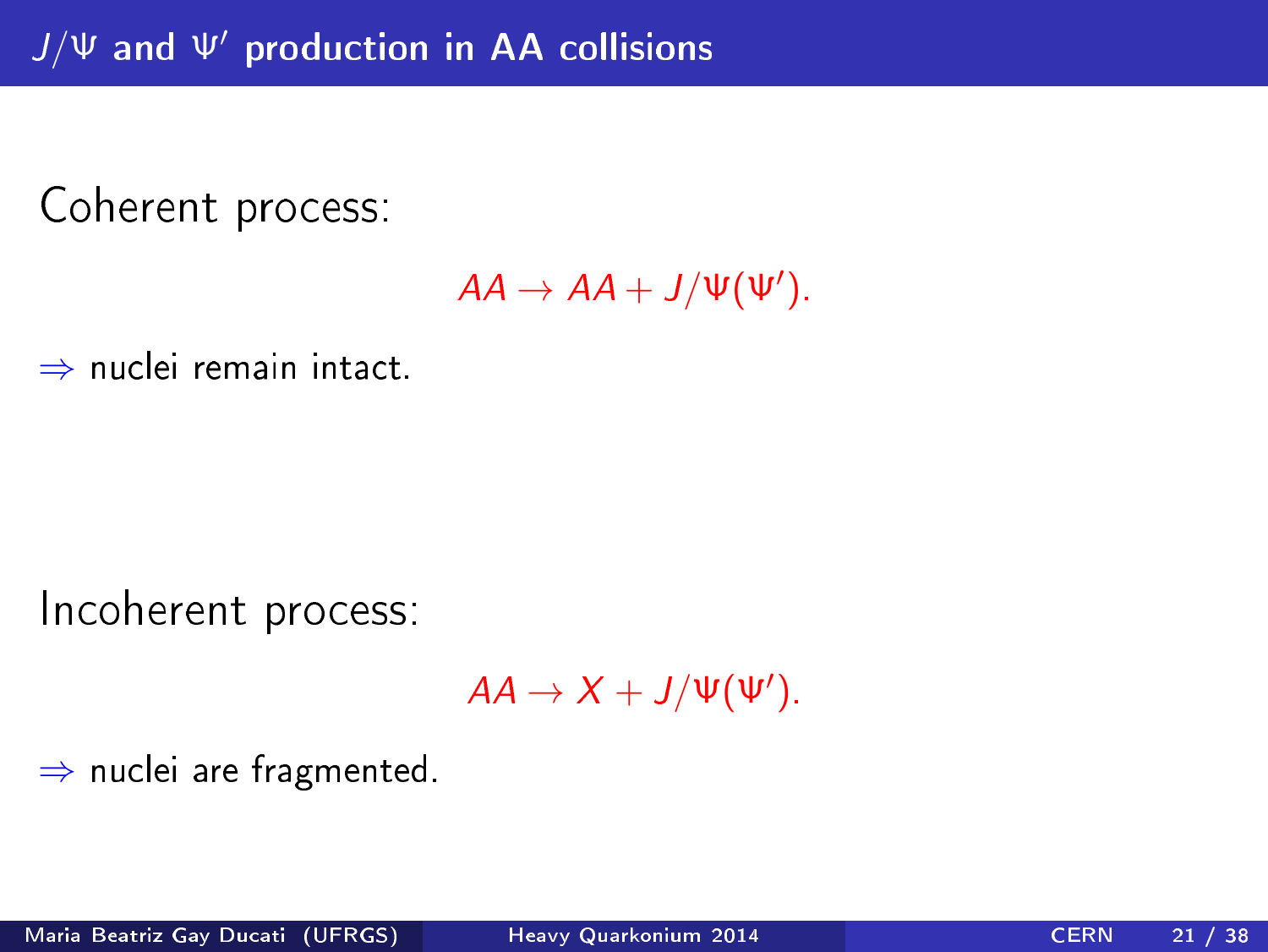# $J/\Psi$  and  $\Psi'$  production

# Coherent cross section: 10

$$
\sigma^{cobe}(\gamma A \to J/\Psi A) = \int d^2b \left\{ \left| \int d^2r \int dz \Psi_V^*(r, z) \right. \\ \left. \left( 1 - \exp \left[ -\frac{1}{2} \sigma_{dip}(x, r) \mathcal{T}_A(b) \right] \right) \Psi_{\gamma^*}(r, z, Q^2) \right| \right\}
$$

 $\sigma_{\text{dip}} \rightarrow$  dipole cross section.

 $\Psi_V \rightarrow$  vector meson wave function.

 $\Psi_{\gamma} \rightarrow$  photon wave function.

 $T_A(b) = \int dz \rho_A(b, z)$ ,  $\rho_A(b, z) \rightarrow$  nuclear thickness function.

 $b \rightarrow$  impact parameter.

10B. Z. Kopeliovi
h and B. G. Zakharov, Phys. Rev. D 44, 3466, 1991

Maria Beatriz Gay Ducati (UFRGS) Heavy [Quarkonium](#page-0-0) 2014 CERN 22 / 38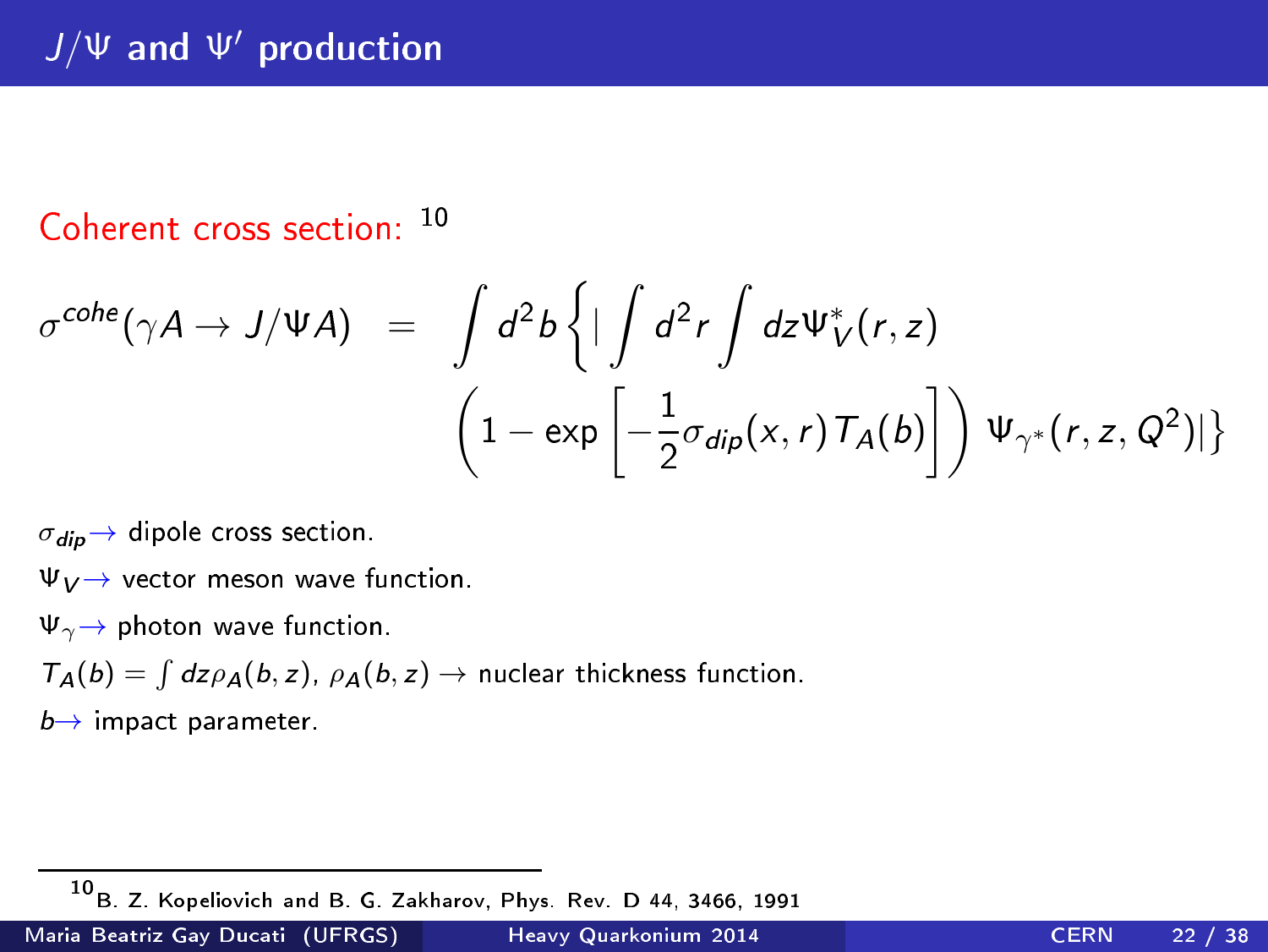# Incoherent case: 9

$$
\sigma^{inc}(\gamma A \to J/\Psi X) = \frac{|Im \mathcal{A}(s,t=0)|^2}{16\pi B_V}
$$

where

$$
|Im A(s, t = 0)|^2 = \int d^2 b T_A(b) \left[ |\int d^2 r \int dz \Psi_V^*(r, z) \sigma_{dip} \right]
$$

$$
\times \exp \left[ -\frac{1}{2} \sigma_{dip} T_A(b) \right] \Psi_{\gamma^*}(r, z, Q^2)|^2 \right]
$$

$$
B_V=0.6\times\left(\frac{14}{(Q^2+M^2_V)^{0.26}}+1\right)\to\text{diffractive slope parameter, }\gamma^*p\to\Psi p
$$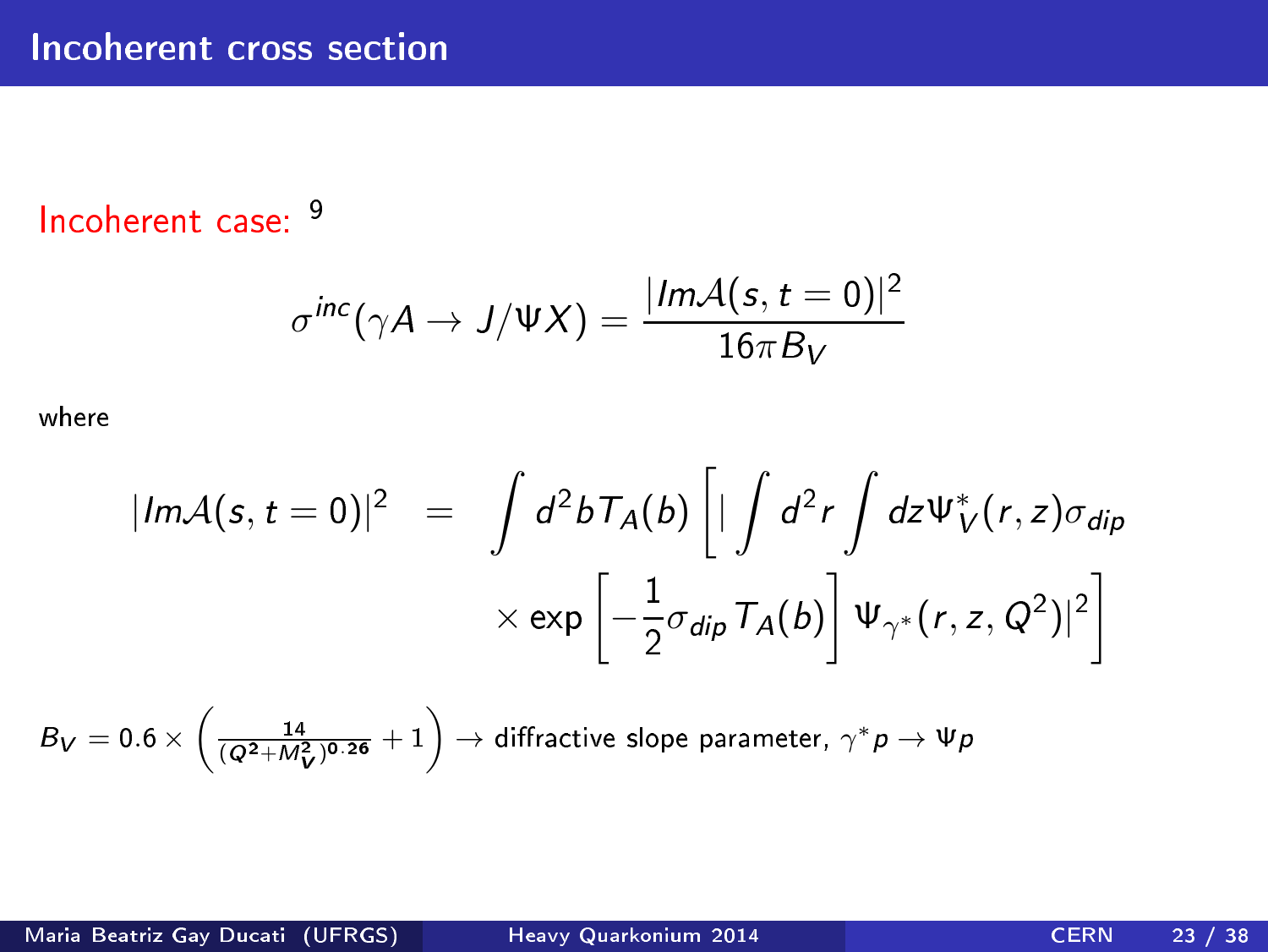# Rapidity distribution of mesons production

$$
\frac{d\sigma}{dy}(AA \to AAV) = \sigma_{\gamma A} \otimes \frac{dN_{\gamma}(\omega)}{d\omega}
$$
(10)

Photon Flux: 11

$$
\frac{dN_{\gamma}(\omega)}{d\omega} = \frac{2 Z^{2} \alpha_{em}}{\pi \omega} \left[ \xi_{R}^{AA} K_{0} (\xi_{R}^{AA}) K_{1} (\xi_{R}^{AA}) \frac{(\xi_{R}^{AA})^{2}}{2} K_{1}^{2} (\xi_{R}^{AA}) - K_{0}^{2} (\xi_{R}^{AA}) \right].
$$
 (11)

 $\omega \rightarrow$  photon energy

 $K_0(\xi), K_1(\xi) \rightarrow$  modified Bessel functions.

 $\xi_R^{AA} = 2R_A\omega/\gamma_L$ ,  $R_A \rightarrow$  nuclei radius.

11 C. A. Bertulani, S. R. Klein and J. Nystrand, Ann. Rev. Nucl. Part. Sci. 55, 271, 2005

Maria Beatriz Gay Ducati (UFRGS) and Heavy [Quarkonium](#page-0-0) 2014 CERN 24 / 38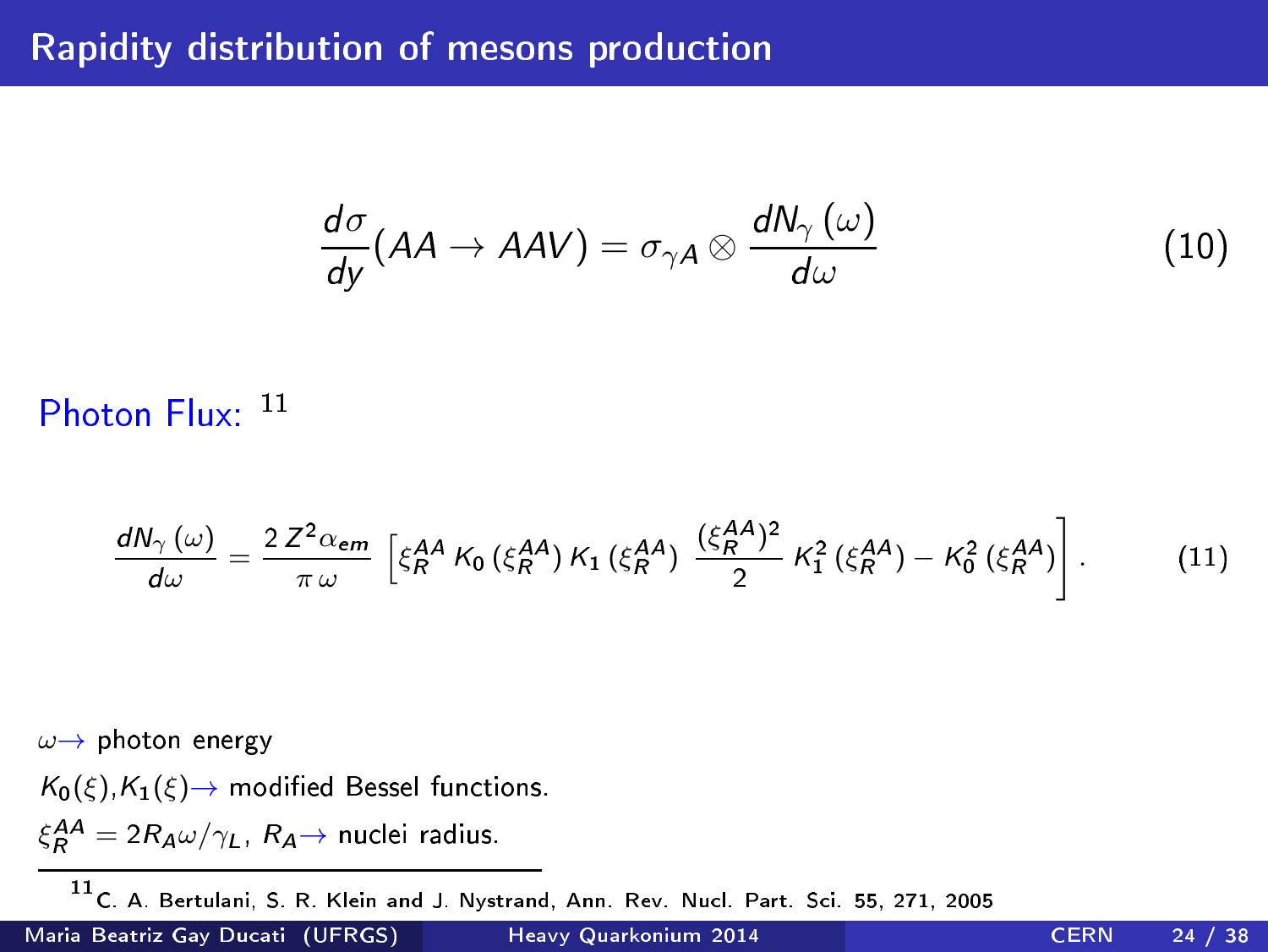Nuclear shadowing renormalizing the dipole cross section  $\rightarrow$  gluon density<br>in nuclei at small Bjorken-x is expected to be supressed compared to a free in nu
lei at small Bjorken-x is expe
ted to be supressed ompared to a free nucleon due to interferences

Ratio of the gluon density:  $R_G(x,Q^2=m_V^2/4)$ ,  $^{12}$ 

Small-x photon scatters off a large-x gluon or vice-versa.

 $\rightarrow$  y =  $\pm$ 3: x large as 0.02

 $\rightarrow$  y  $=$  0:  $x = M_V e^{\pm y} \sqrt{S_{NN}}$  smaller than  $10^{-3}$  for the nuclear gluon

Maria Beatriz Gay Ducati (UFRGS) Heavy [Quarkonium](#page-0-0) 2014 CERN 25 / 38

<sup>12&</sup>lt;br>L. Frankfurt, V. Guzey and M. Strikman, Phys. Rept. 512, 255, 2012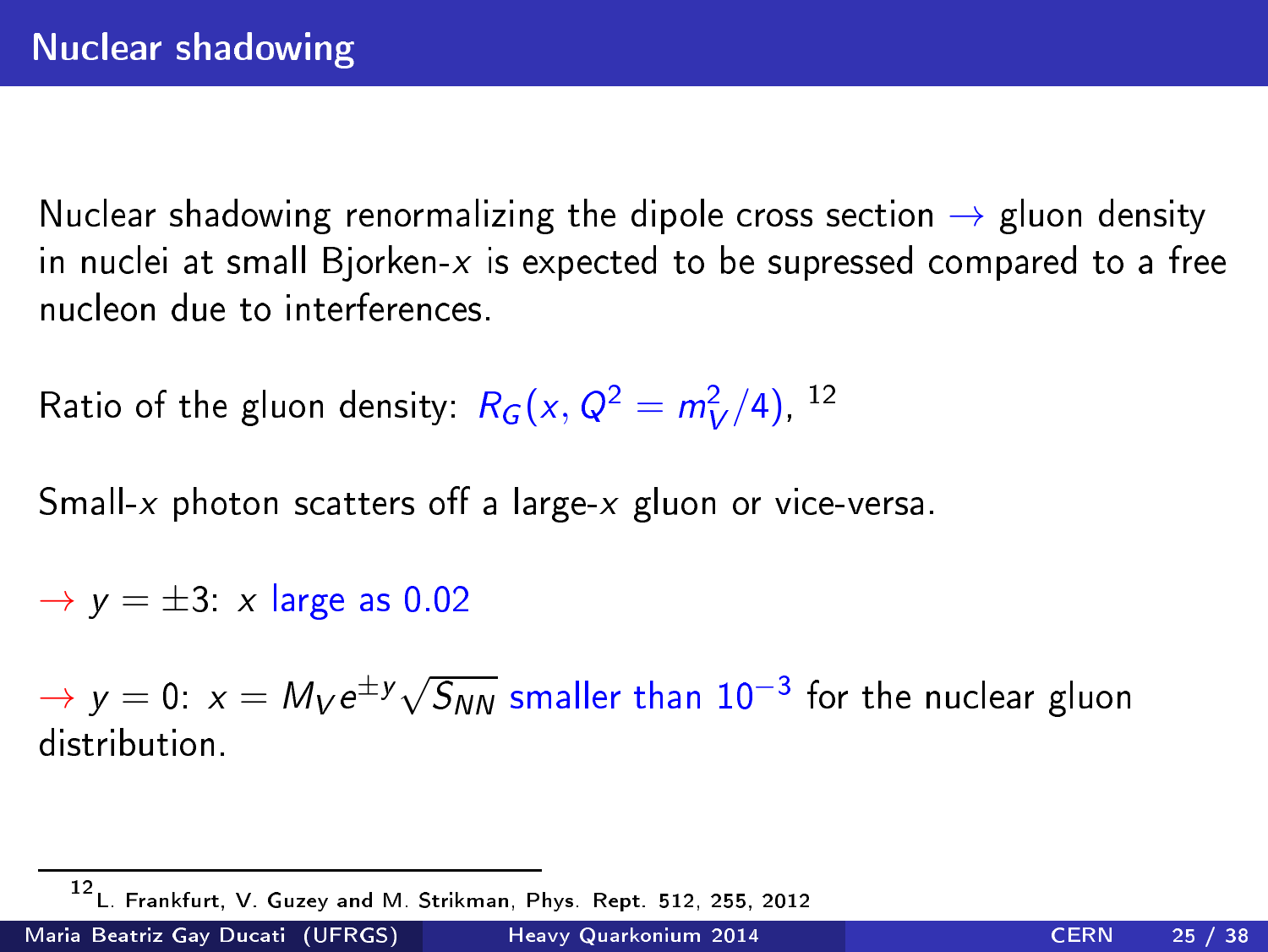

**Figure:** The rapidity distribution of coherent  $Ψ(15)$ meson photoproduction at  $\sqrt{s} = 2.76$  TeV in PbPb ollisions at the LHC <sup>∗</sup>

- $\sigma_{dip} \rightarrow R_G(x, Q^2) \sigma_{dip}$ ;
- $R_G$  Model 1  $\rightarrow$  higher nuclear shadowing;
- $R_G$  Model 2  $\rightarrow$  small nuclear shadowing;
- $R_G = 1$ : the ALICE data is overestimate by a factor 2: This prediction is consistent with a family consistent with the construction in the construction of the construction of the construction of the c previous calculations using the same formalism (V. P. Gon
alves and M. V. T. Ma
hado, Phys. Rev. C 84, 011902, 2011);
- In the backward/forward rapidity case, the overestimation is already expected as a proper threshold factor for  $x \rightarrow 1$  was not included in the present calculation.
- $R_G$  Model 2 is preferred in this analysis.
- ALICE data: Phys. Lett. B718 (2013) 1273 .
- MBGD, M. T. Griep and M. V. T. Machado, Phys. Rev. C88, 014910, 2013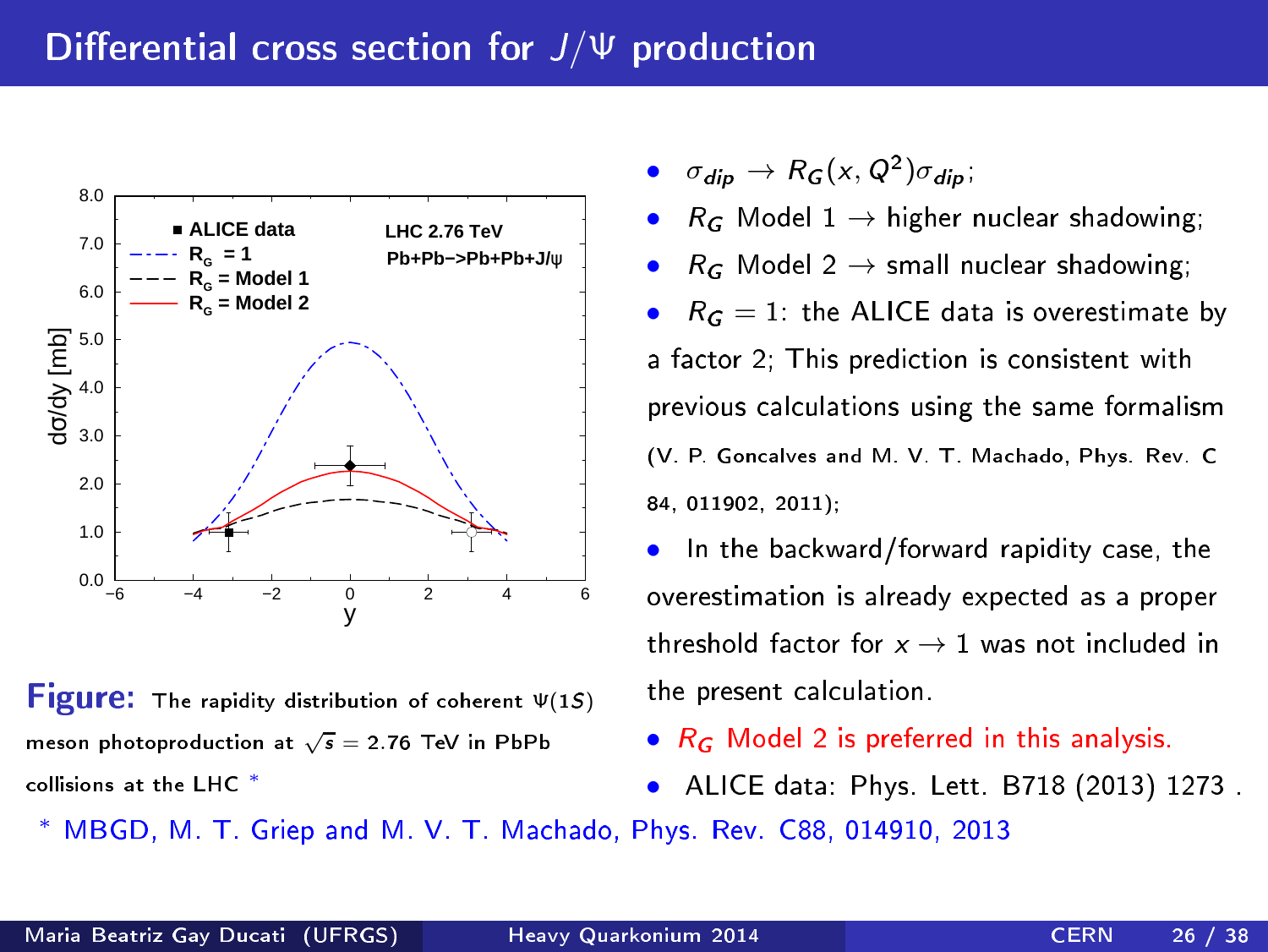| $\overline{\phantom{a}}$ Rapidity $\overline{\phantom{a}}$ | $R_G=1$ | $R_G$ Model 1 | $R_G$ Model 2                                                                                 |
|------------------------------------------------------------|---------|---------------|-----------------------------------------------------------------------------------------------|
|                                                            |         |               | $\parallel$ y = 0 $\mid$ do/dy = 4.95 mb $\mid$ do/dy = 1.68 mb $\mid$ do/dy = 2.27 mb $\mid$ |



 $\rightarrow$  The prediction using Model 2 for  $R_G$  describes the ALICE data

 $\rightarrow$   $R_G = 1$  - no shadowing

 $\rightarrow R_G$  Model 1 - decreases 66% and  $R_G$  Model 2 - decreases 54% the rapidity distribution compared with  $R_G = 1$  (for  $y = 0$ )

 $\rightarrow R_G$  is considered independent of the impact parameter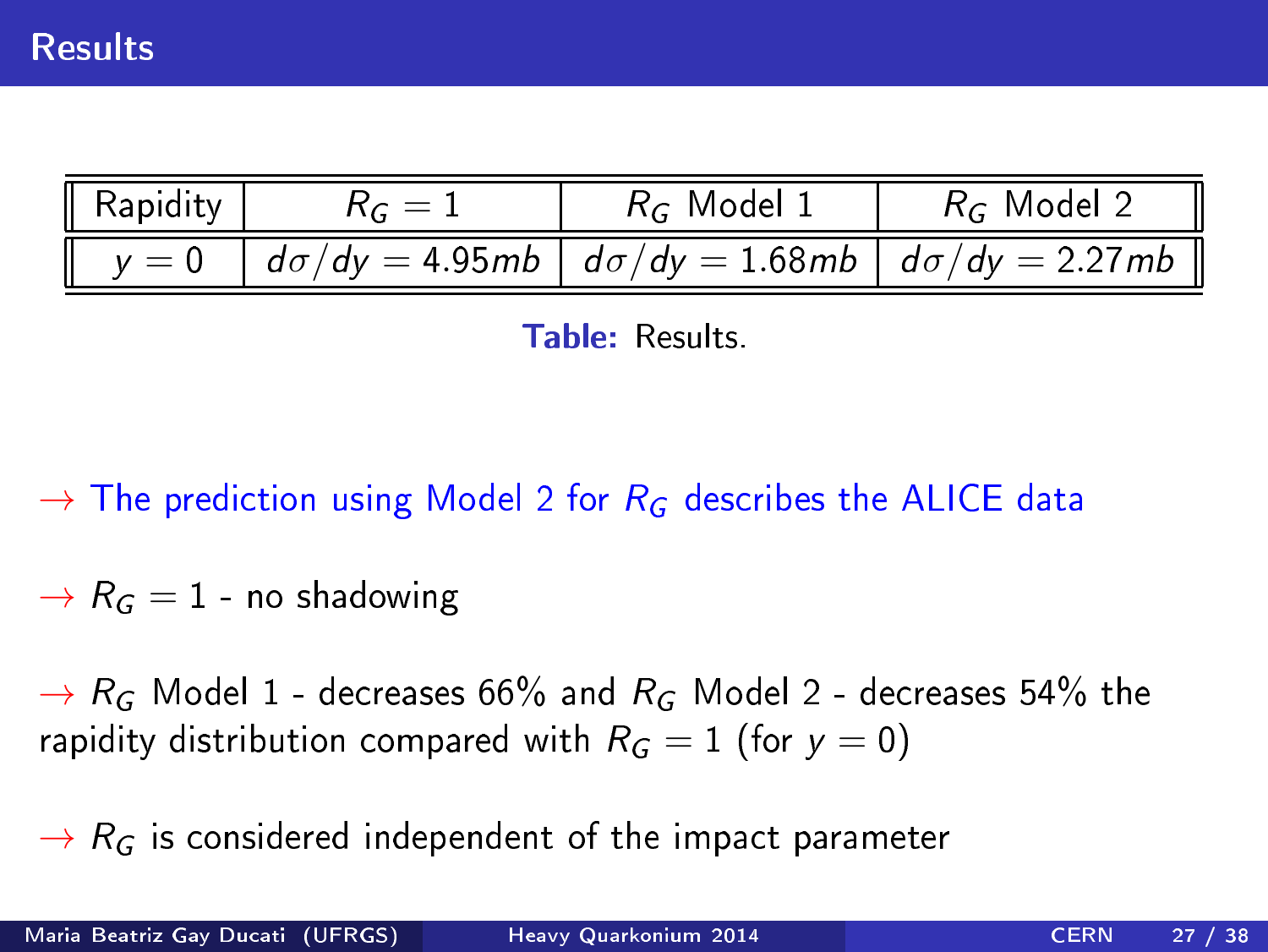

 $R_G$  Model 1  $\rightarrow$  higher nuclear shadowing;

- $R_G$  Model 2  $\rightarrow$  small nuclear shadowing;
- The theoretical curves follow the same notation as in the  $\Psi(1S)$  case;

**Figure:** The rapidity distribution of coherent  $\Psi(2S)$ meson photoproduction at  $\sqrt{s} = 2.76$  TeV in PbPb ollisions at the LHC <sup>∗</sup>

MBGD, M. T. Griep and M. V. T. Machado, Phys. Rev. C88, 014910, 2013,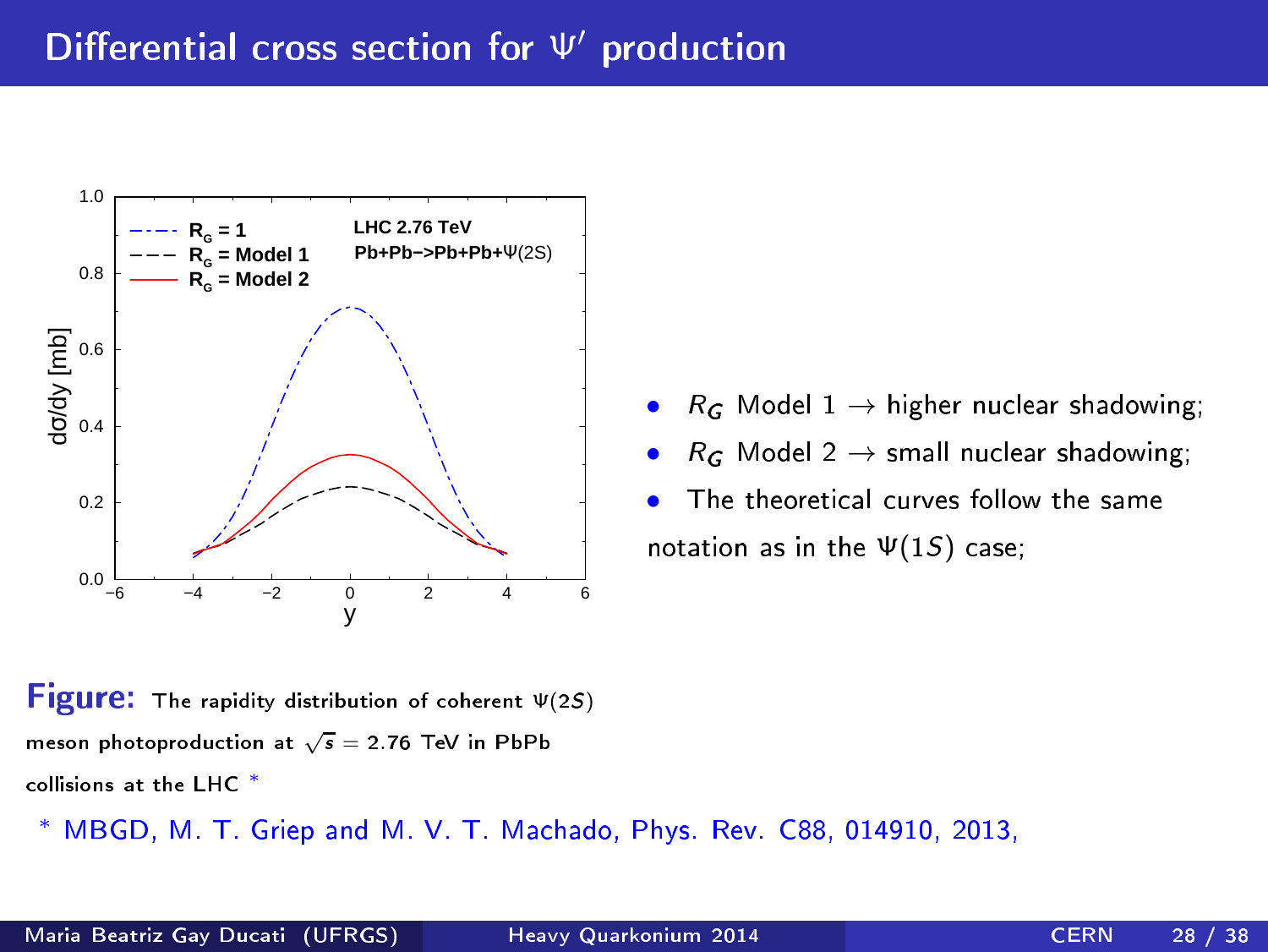| $\parallel$ Rapidity $\parallel$ | $R_c=1$ | $R_G$ Model 1 | $R_G$ Model 2                                                                                                      |
|----------------------------------|---------|---------------|--------------------------------------------------------------------------------------------------------------------|
|                                  |         |               | $\parallel$ y = 0 $\mid$ d $\sigma/dy =$ 0.71mb $\mid$ d $\sigma/dy =$ 0.24mb $\mid$ d $\sigma/dy =$ 0.33mb $\mid$ |

**Table: Results.** 

 $\rightarrow R_G = 1$  - no shadowing

 $\rightarrow$  The theoretical predictions follow the general trend as for the 1S state

 $\rightarrow$  This is the first estimate in the literature for the photoproduction of 2S state in nucleus-nucleus collisions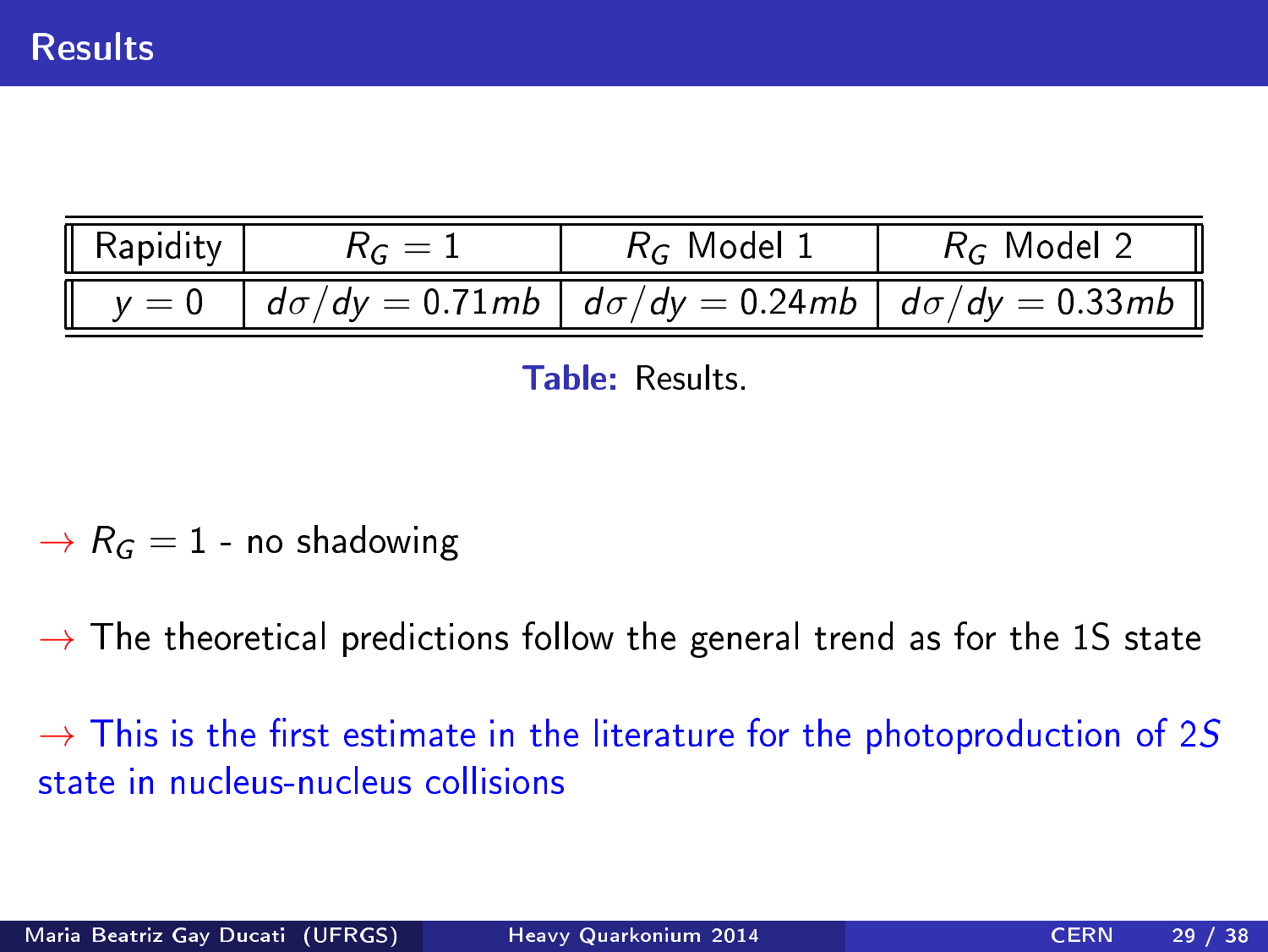At central rapidities, the presented predictions give the ratio At entral rapidities, the presented predi
tions give the ratio

$$
R_{\psi}^{y=0} = \frac{d\sigma_{\psi(2S)}}{dy} / \frac{d\sigma_{\psi(1S)}}{dy}(y=0) = 0.14
$$

 $\rightarrow$  in the case  $R_G = 1$  which is consistent with the ratio measured in CDF <sup>13</sup>: 0.14  $\pm$  0.05 (exclusive charmonium production at 1.96 TeV in  $\rho\bar{p}$  collisions) ollisions)

 $\rightarrow$  a similar ratio is obtained using Model 1 and Model 2 at central rapidity

#### $\rightarrow$  the ratio is not sensitive to shadowing

Maria Beatriz Gay Ducati (UFRGS) and Heavy [Quarkonium](#page-0-0) 2014 CERN 30 / 38

<sup>13</sup>T. Aaltonen et al (CDF Collaboration), Phys. Rev. Lett. 102, 242001 (2009)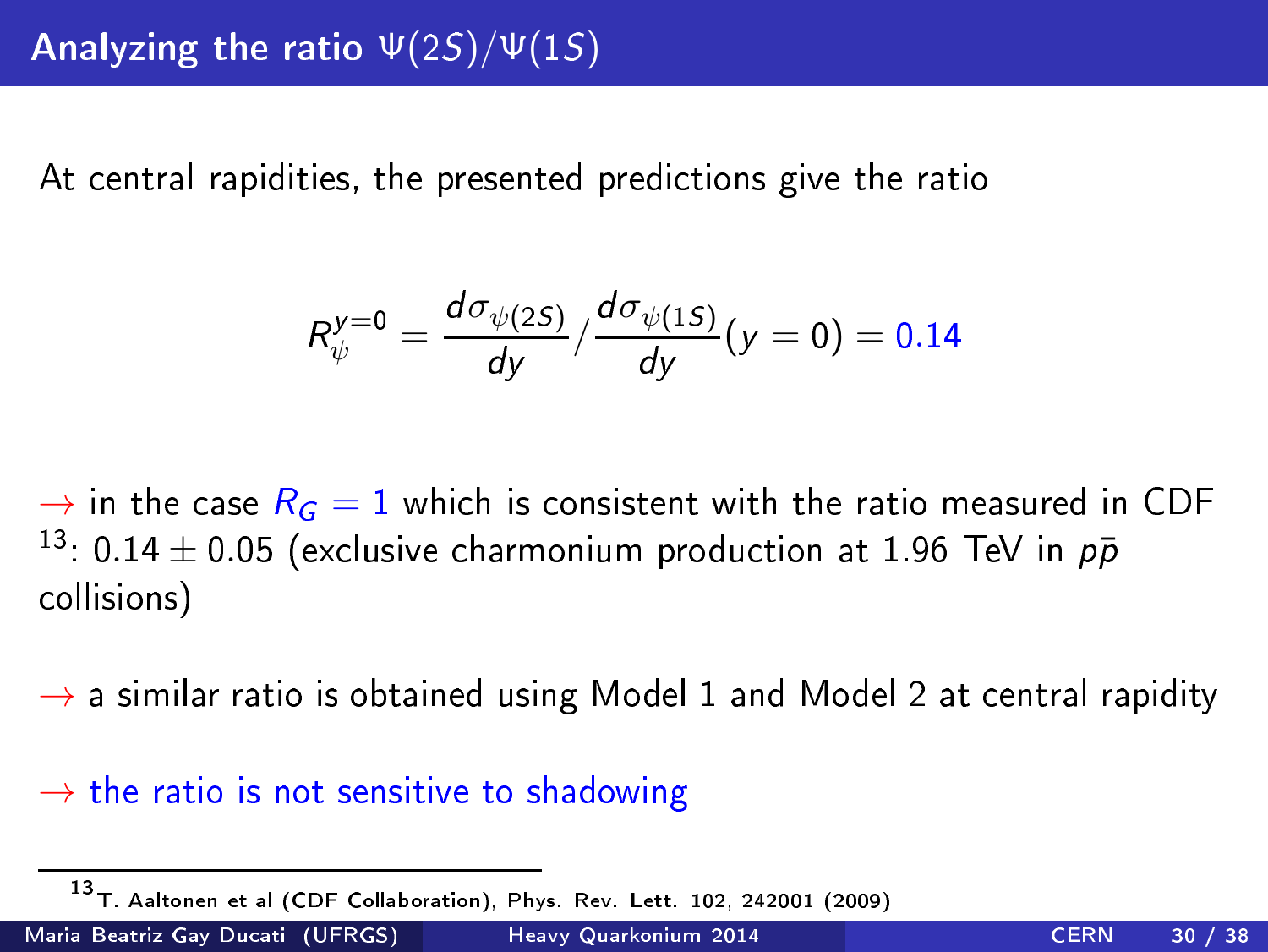Prediction for the LHC run in PbPb mode at 5.5 TeV:

$$
\rightarrow \Psi(2S) \text{ cross section } (R_G = 1):
$$

Coherent:

$$
\frac{d\sigma_{coh}}{dy}(y=0)=1.27\ mb
$$

Incoherent:

$$
\frac{d\sigma_{inc}}{dy}(y=0)=0.27 \ mb
$$

Maria Beatriz Gay Ducati (UFRGS) Heavy [Quarkonium](#page-0-0) 2014 CERN 31 / 38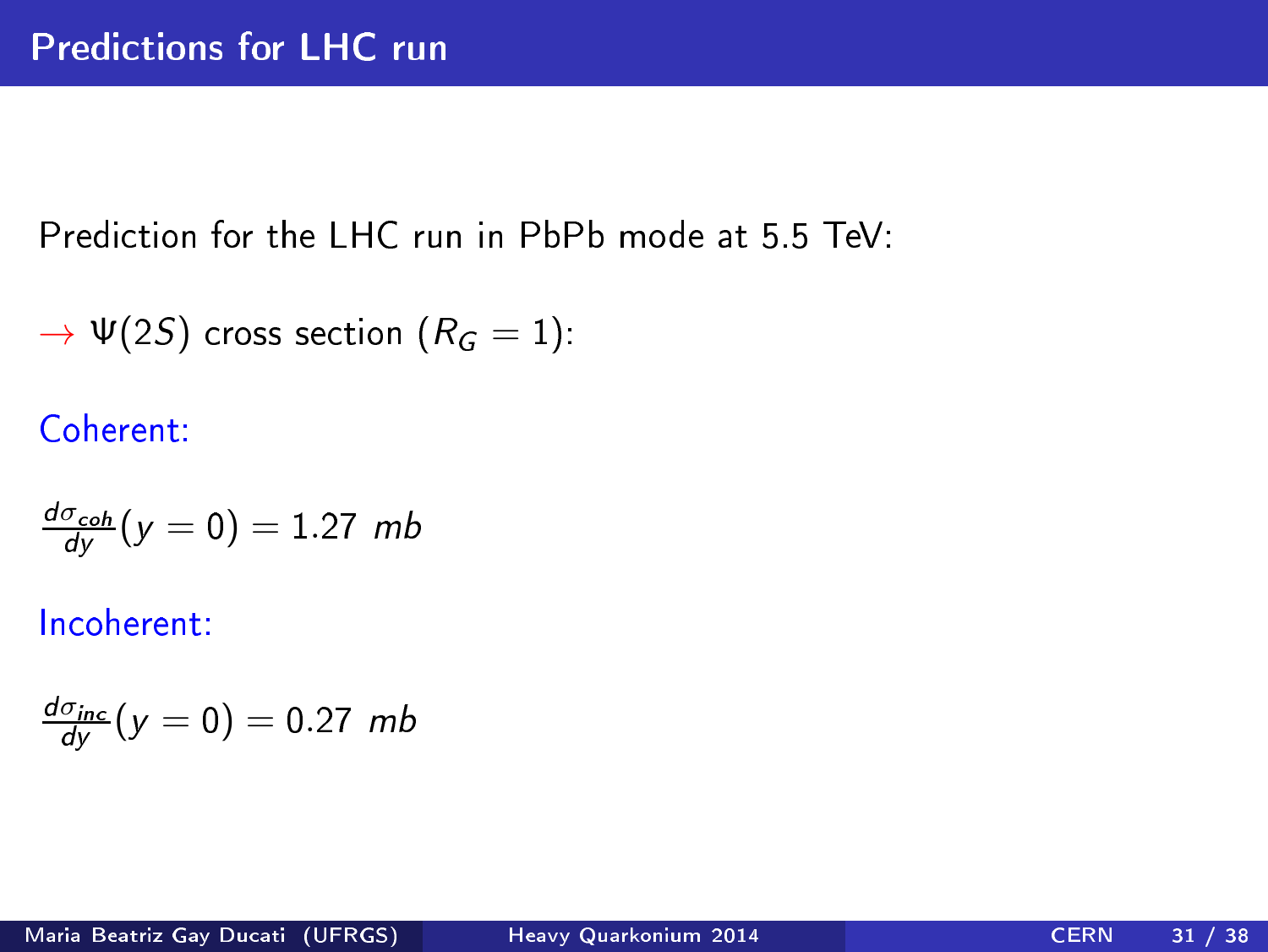

**Figure:** The rapidity distribution of incoherent  $Ψ(15)$ (solid line) and Ψ(2S) (dashed line) meson

photoproduction at  $\sqrt{s} = 2.76$  TeV in PbPb collisions at the LHC <sup>∗</sup>

∗ MBGD, M. T. Griep and M. V. T. Ma
hado, Phys. Rev. C88, 014910, 2013

- Data from ALICE collaboration :
- The result describes the recent ALICE data for the incoherent cross section at mid-rapidity;
- In both cases we only computed the case for  $R_G = 1$ ;
- ALICE data: Eur. Phys. J.C (2013) 73: 2617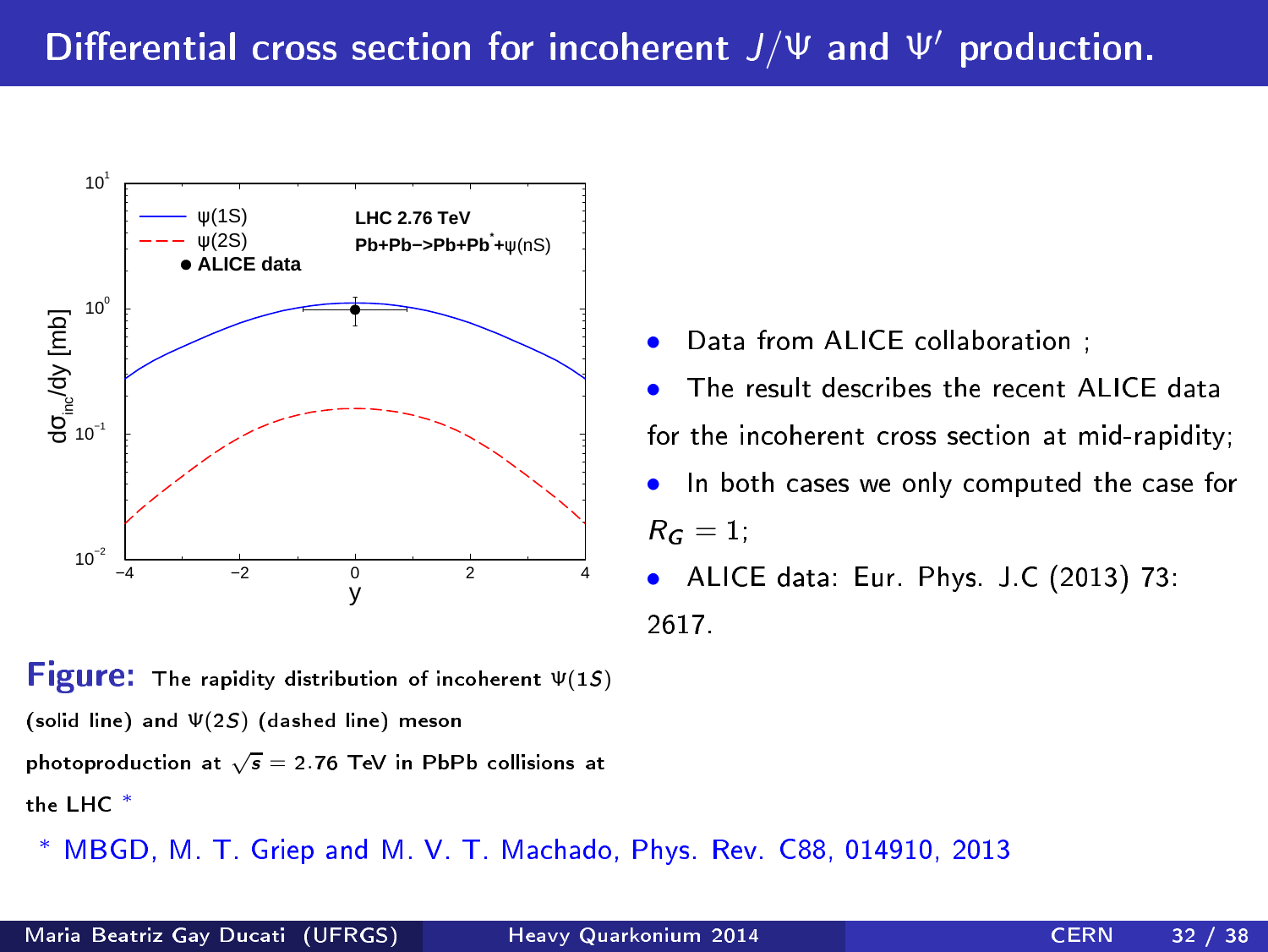#### **Results**

 $\Psi(1S)$ :

$$
\frac{d\sigma_{\rm inc}}{dy}(y=0)=1.1\,\,mb
$$

$$
\tfrac{d\sigma_{\rm inc}^{\rm ALICE}}{dy}(-0.9 < y < 0.9) = 0.98 \pm 0.25 \text{ mb}
$$

 $\rightarrow$  the prediction describes the recent ALICE data

 $\Psi(2S)$ :

$$
\frac{d\sigma_{\rm inc}}{dy}=0.16\ \textit{mb}
$$

 $\rightarrow$  For the incoherent case, the gluon shadowing is weaker than the coherent case - 20% reduction compared to  $R_G = 1$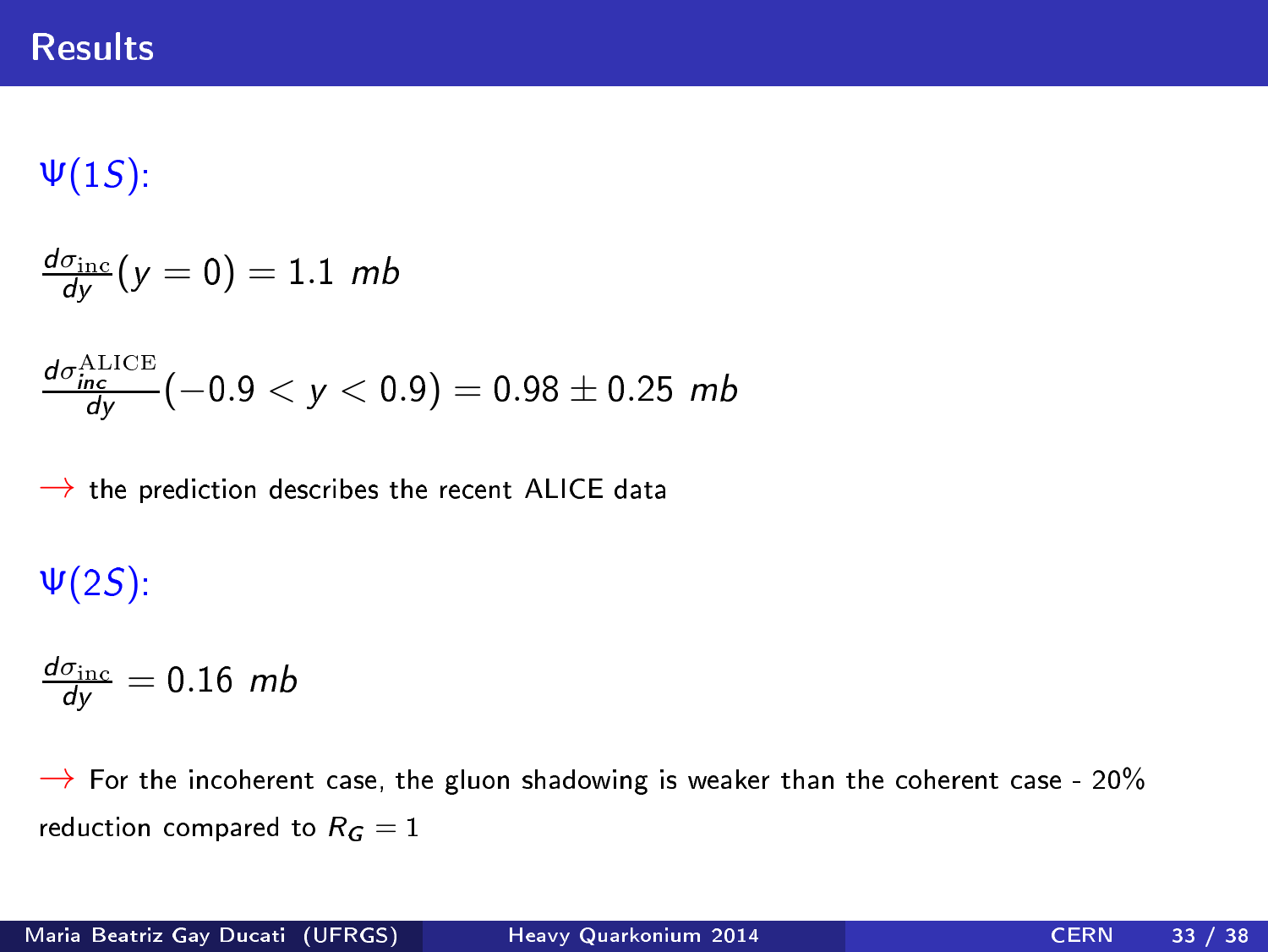

**Figure:** The rapidity distribution of Υ photoproduction at  $\sqrt{s} = 2.76 \text{ TeV}$ .

- Predictions to LHC 2.76 TeV. PbPb:
- The parametrizations CGC and GBW were considered for the dipole cross section;
- The BG wavefunction was used:
- $y = 0$ :  $d\sigma/dy \approx 9\mu b \rightarrow$  the two models have approximately equal results in the entral rapidity;
- In the forward/backward region, the models presented slightly different results.
- Work in progress.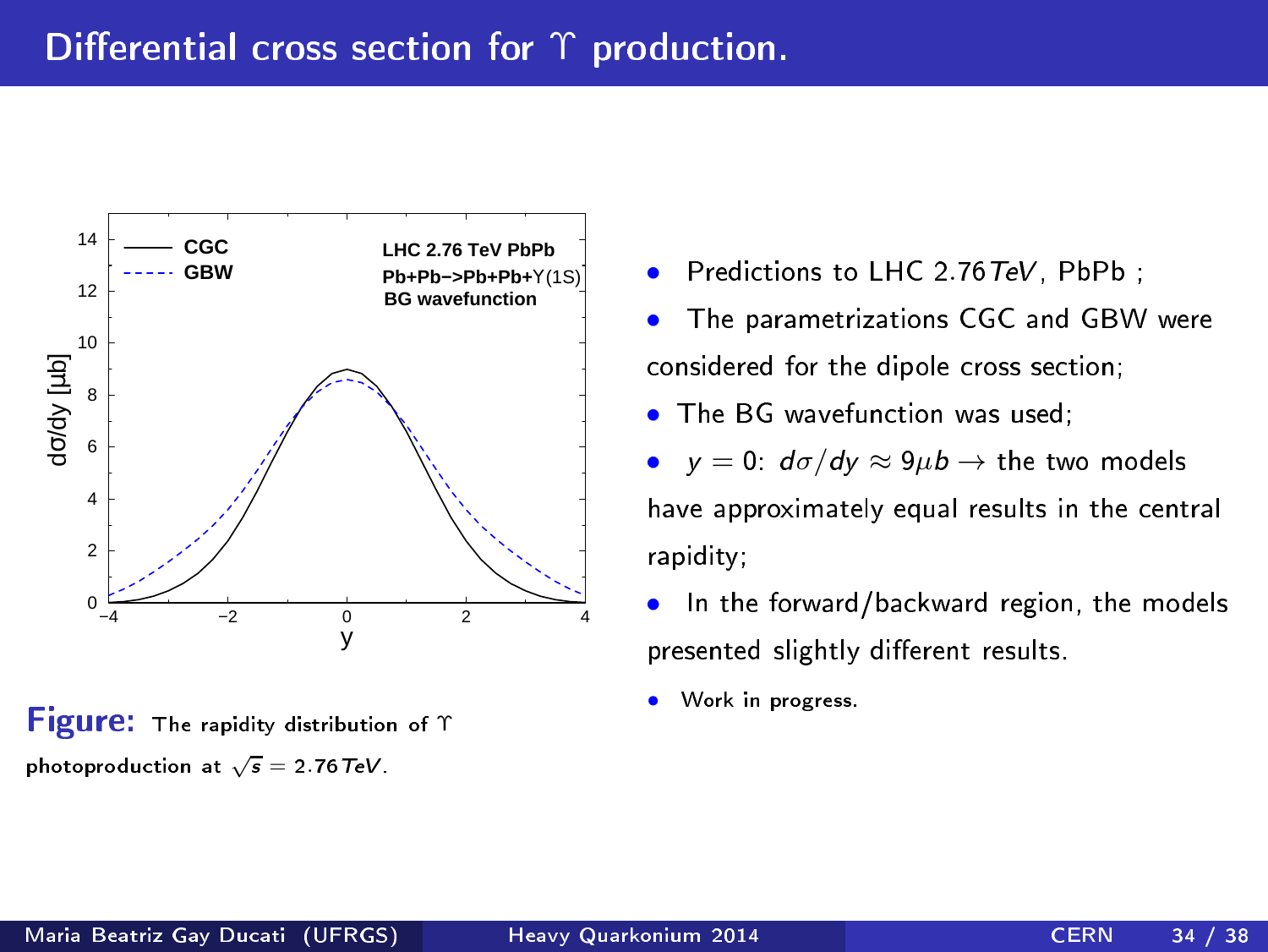#### pp:

The rapidity distributions of mesons  $\Psi(1S)$  and  $\Psi(2S)$  production were calculated in pp ollisions using the dipole formalism.

- The predictions for  $\Psi(1S)$  rapidity distribution and total cross section are consistent with LHCb data
- The ratio  $\Psi(2S)/\Psi(1S)$  is also consistent with LHCb determination in the forward region
- Our predictions are in agreement with the use of color dipole formalism and with the predi
tion from Starlight and SuperChi
- Predictions are done also for  $\Upsilon$  photoproduction in pp collisions at LHC energies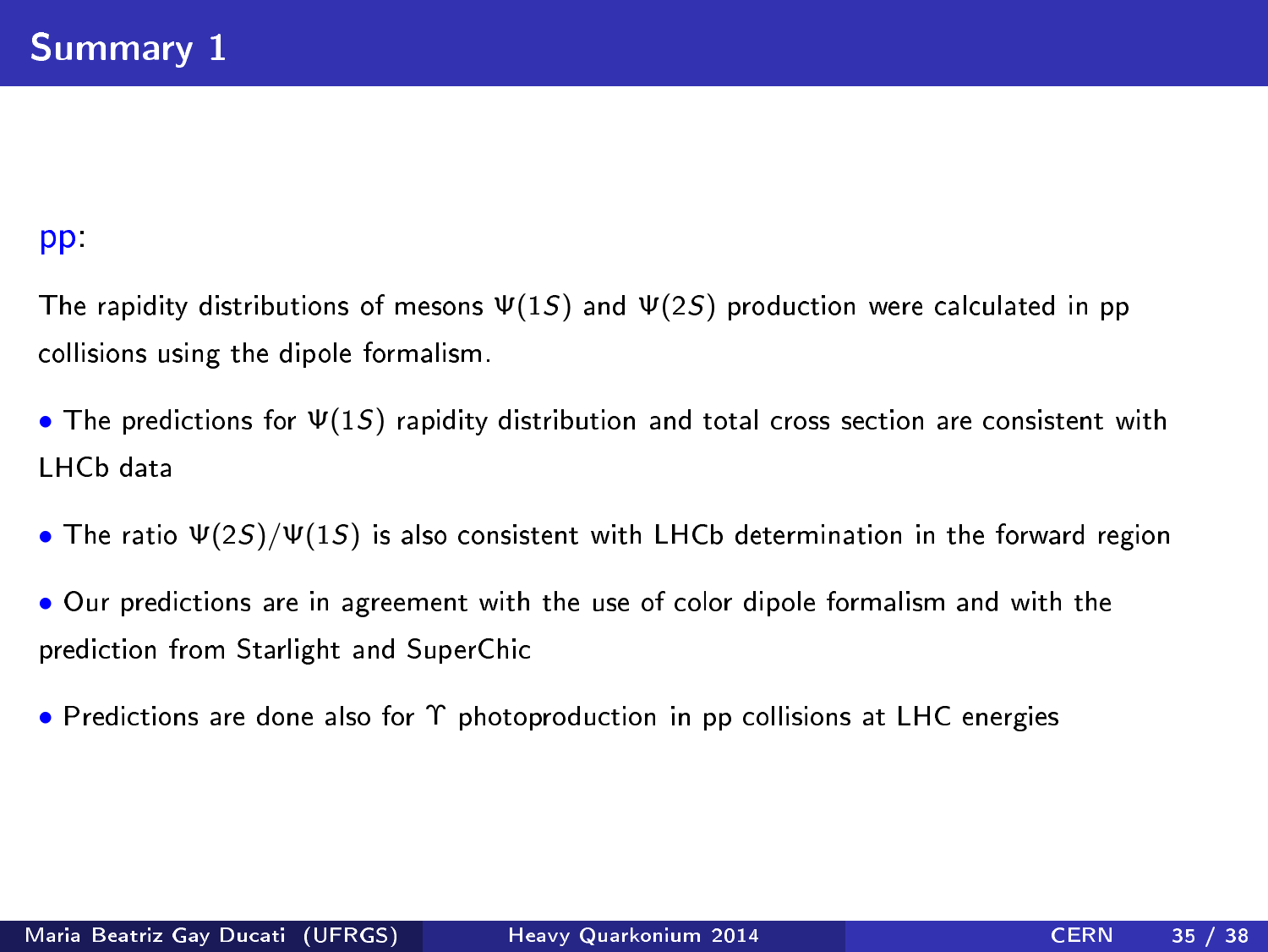#### $PbPb$

The rapidity distributions of coherent and incoherent production of mesons  $\Psi(1S)$  and  $\Psi(2S)$ were calculated in PbPb collisions using the dipole formalism.

• The option of small shadowing is preferred in data description whereas the usual  $R_G = 1$  value overestimates the entral rapidity ross se
tion by a fa
tor 2, for the oherent ase

• The prediction for the state  $\Psi(2S)$  photoproduction in PbPb collisions is the first presented in the literature

• The present theoretical approach describes ALICE data for the incoherent cross section

• The entral rapidity data measured by the ALICE Collaboration for the rapidity distribution of the  $\Psi(1S)$  state is crucial to constrain the nuclear gluon function

• Predictions for Υ photoproduction were presented.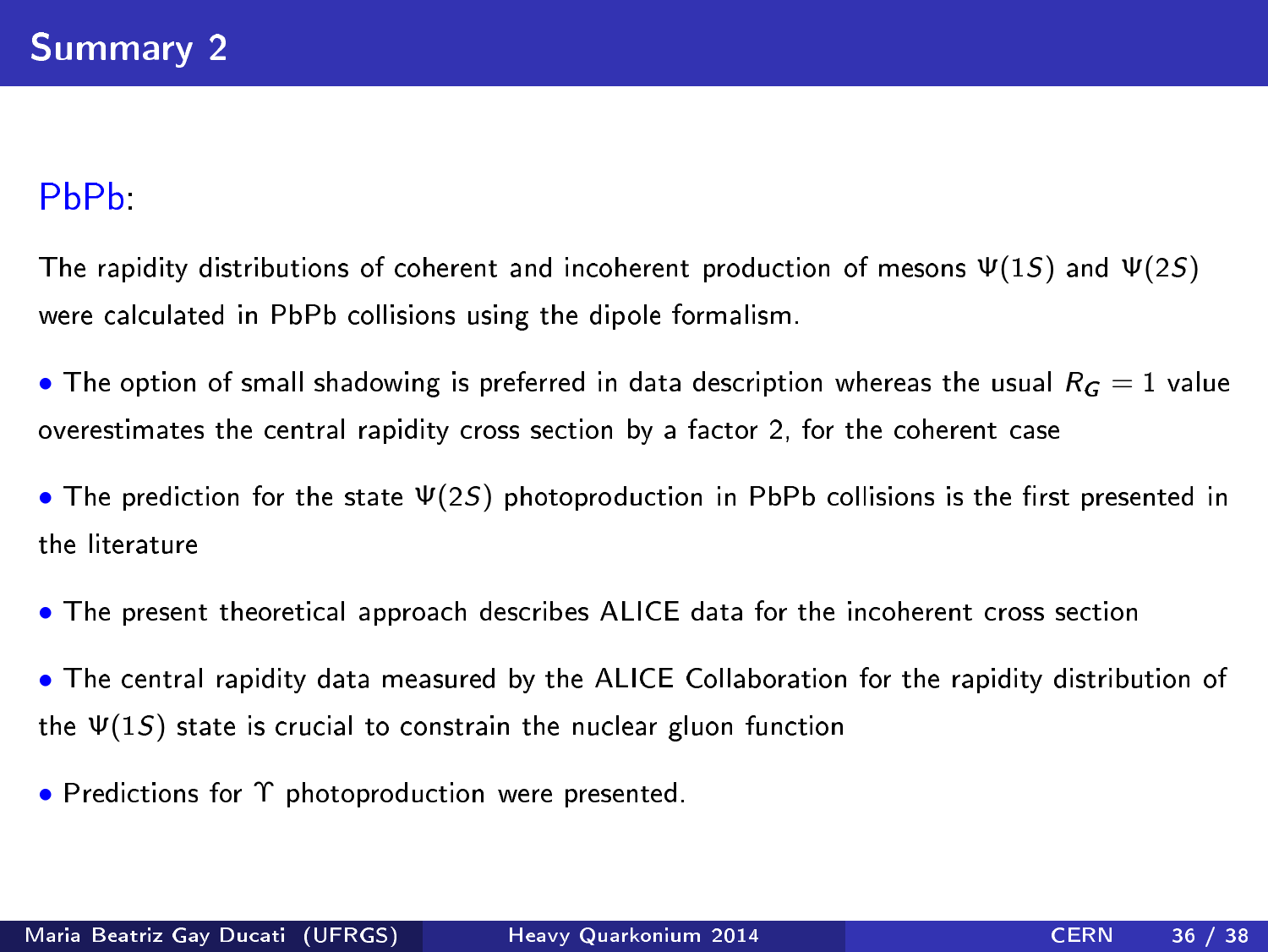# Thank You!